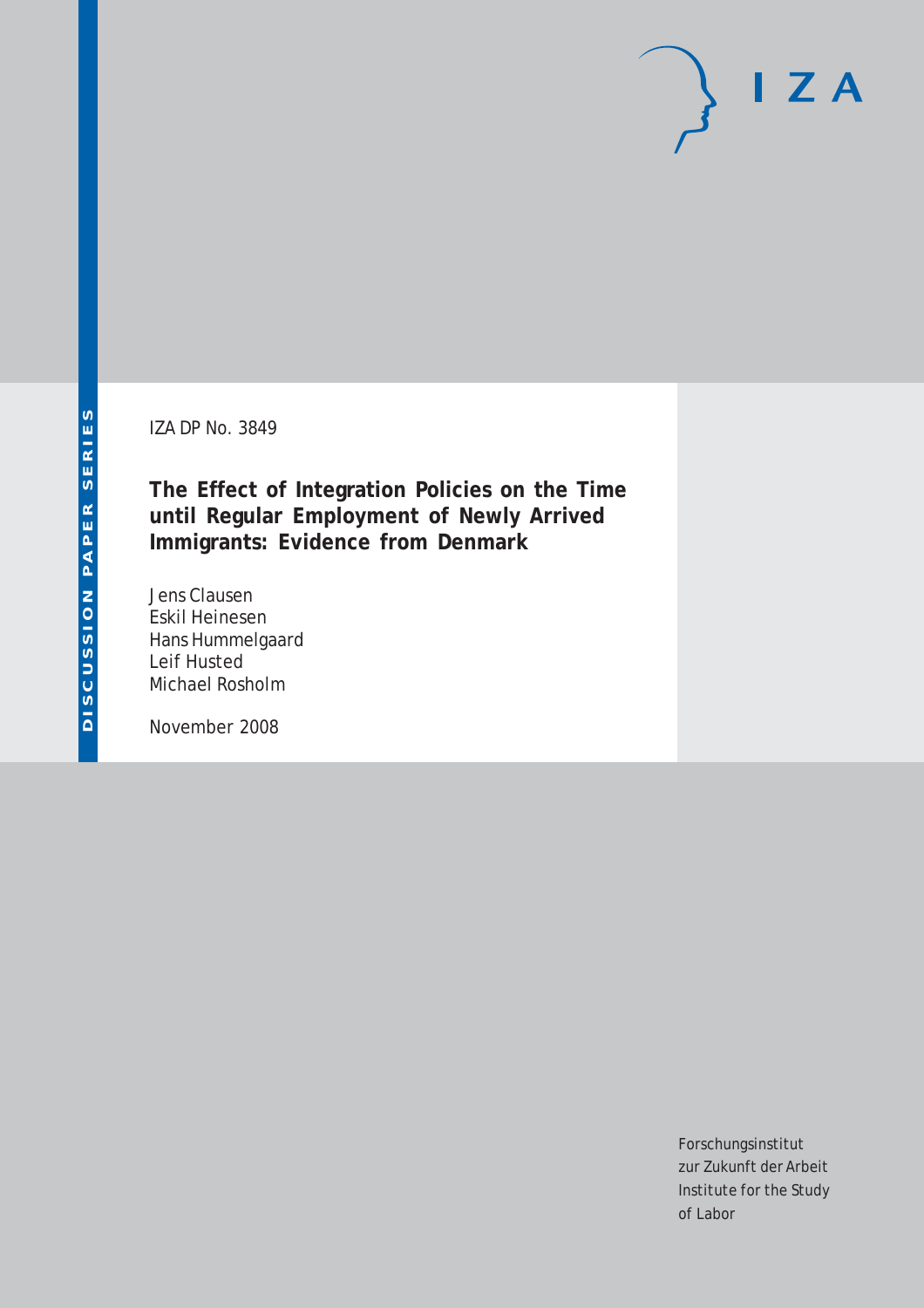# **The Effect of Integration Policies on the Time until Regular Employment of Newly Arrived Immigrants: Evidence from Denmark**

## **Jens Clausen**

*AKF, Danish Institute of Governmental Research* 

## **Eskil Heinesen**

*AKF, Danish Institute of Governmental Research* 

## **Hans Hummelgaard**

*AKF, Danish Institute of Governmental Research*

## **Leif Husted**

*AKF, Danish Institute of Governmental Research*

## **Michael Rosholm**

*Aarhus School of Business and IZA* 

## Discussion Paper No. 3849 November 2008

IZA

P.O. Box 7240 53072 Bonn Germany

Phone: +49-228-3894-0 Fax: +49-228-3894-180 E-mail: [iza@iza.org](mailto:iza@iza.org)

Any opinions expressed here are those of the author(s) and not those of IZA. Research published in this series may include views on policy, but the institute itself takes no institutional policy positions.

The Institute for the Study of Labor (IZA) in Bonn is a local and virtual international research center and a place of communication between science, politics and business. IZA is an independent nonprofit organization supported by Deutsche Post World Net. The center is associated with the University of Bonn and offers a stimulating research environment through its international network, workshops and conferences, data service, project support, research visits and doctoral program. IZA engages in (i) original and internationally competitive research in all fields of labor economics, (ii) development of policy concepts, and (iii) dissemination of research results and concepts to the interested public.

IZA Discussion Papers often represent preliminary work and are circulated to encourage discussion. Citation of such a paper should account for its provisional character. A revised version may be available directly from the author.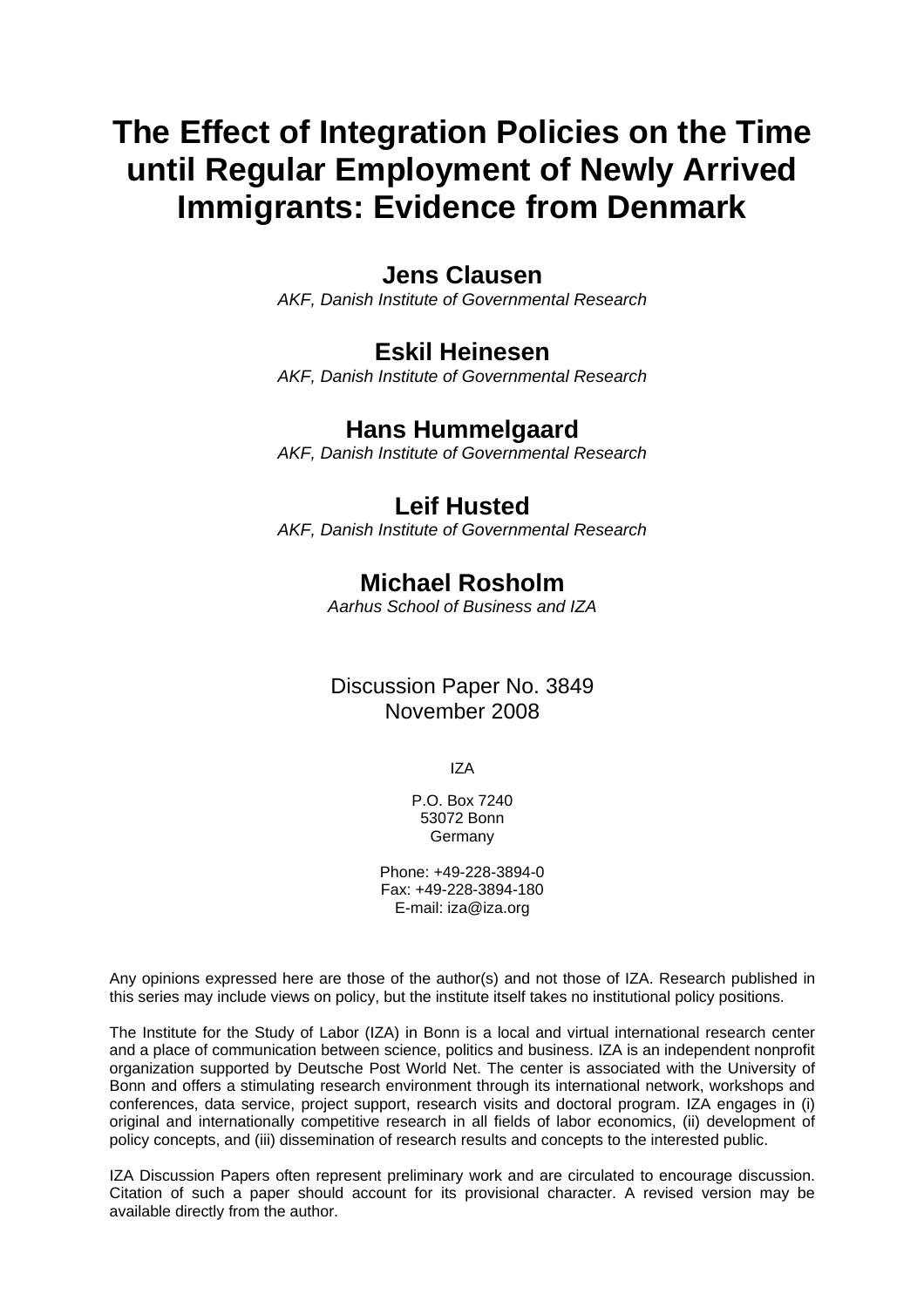IZA Discussion Paper No. 3849 November 2008

# **ABSTRACT**

## **The Effect of Integration Policies on the Time until Regular Employment of Newly Arrived Immigrants: Evidence from Denmark[\\*](#page-2-0)**

We analyse the effect of active labour-market programmes on the hazard rate into regular employment for newly arrived immigrants using the timing-of-events duration model. We take account of language course participation and progression in destination country language skills. We use rich administrative data from Denmark. We find substantial lock-in effects of participation in active labour-market programmes. Post programme effects on the hazard rate to regular employment are significantly positive for wage subsidy programmes, but not for other types of programmes. For language course participants, improvement in language proficiency has significant and substantial positive effects on the hazard rate to employment.

JEL Classification: J64, J24, J68, J61, C41

Keywords: programme evaluation, duration analysis, language skills

Corresponding author:

 $\overline{a}$ \*

Eskil Heinesen Danish Institute of Governmental Research Nyropsgade 37 DK-1602 Copenhagen V **Denmark** E-mail: [esh@akf.dk](mailto:esh@akf.dk)

<span id="page-2-0"></span>The Danish Social Science Research Council is acknowledged with gratitude for financial support.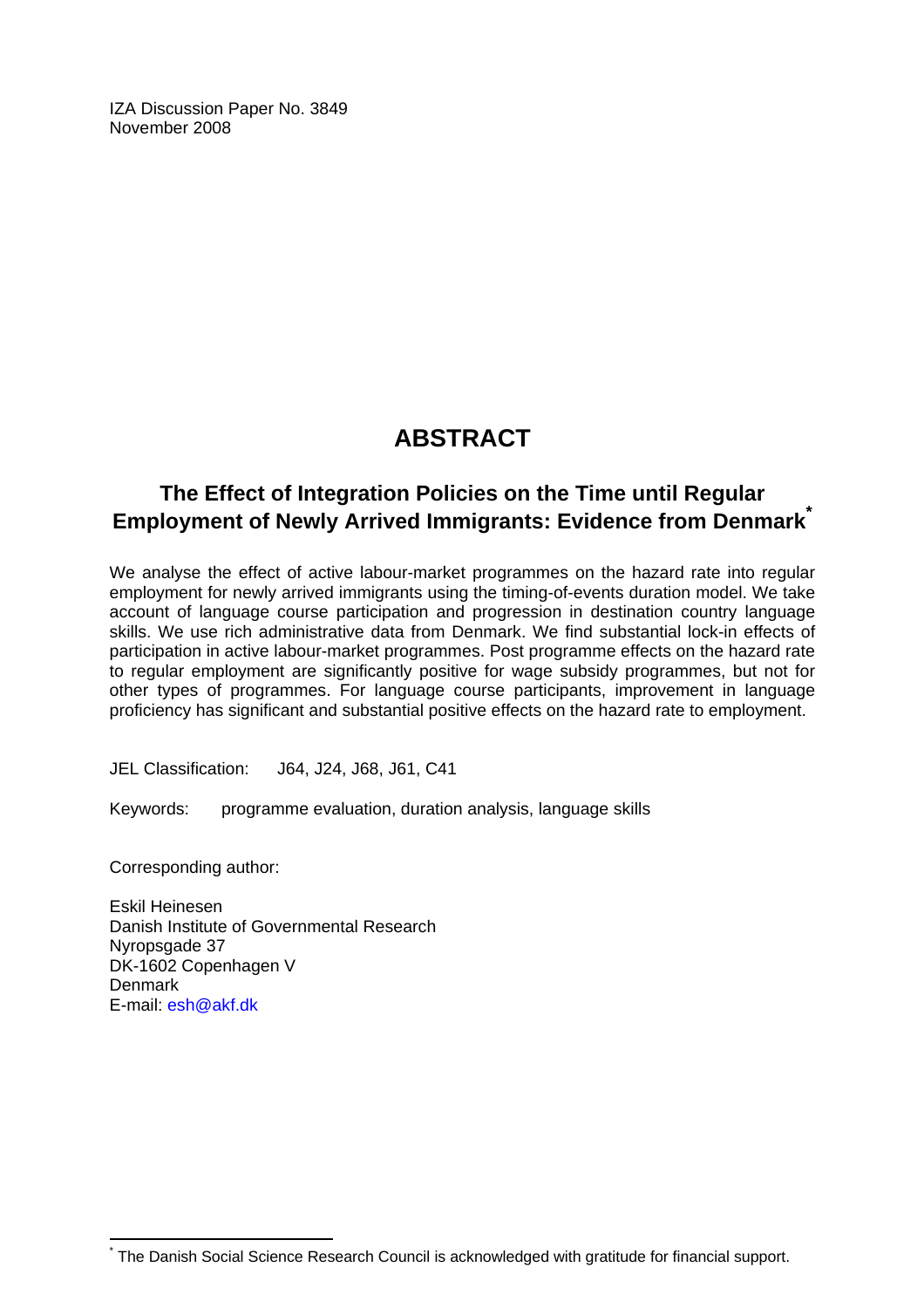#### **1. Introduction**

Immigration of people from non-western countries to Europe has increased over the last four decades. In most European countries immigrants have much lower labour-market participation rates than natives (OECD, 2005). More successful labour-market integration is important for aggregate labour supply, economic growth and public finances, and specifically, it may contribute to alleviating the problems of non-sustainable public finances in the long term caused by aging European populations. In the Scandinavian welfare states, however, the low labour-market participation rates of non-western immigrants currently represent a financial burden in terms of net public expenditure (see Wadensjö, 2001; Pedersen, 2005). As a consequence of these issues, successful labour-market integration of newly arrived immigrants has become a major policy issue in most European countries. The Scandinavian welfare states have had quite a success recently in bringing down equilibrium unemployment rates while maintaining high participation rates, which has in part been attributed to the fairly flexible institutions and policies surrounding the labour market; the so-called Flexicurity model. However, this success apparently does not extend into the area of integration of nonwestern immigrants, where policies so far have failed miserably.

 The contribution of this paper is to shed additional light on this issue by analysing the effect of new Danish integration policies specifically designed for facilitating the labour-market integration of newly arrived immigrants. These policies, introduced systematically on a large scale in 1999, consist of destination country language training and several elements of active labour-market programmes (ALMPs). We investigate the effects of these policies on the rate at which newly arrived immigrants find regular employment. We focus on ALMP effects taking account of language skills and participation in language training. We use rich administrative data from Denmark on transitions between labour-market states and participation in labour-market programmes and attendance of Danish language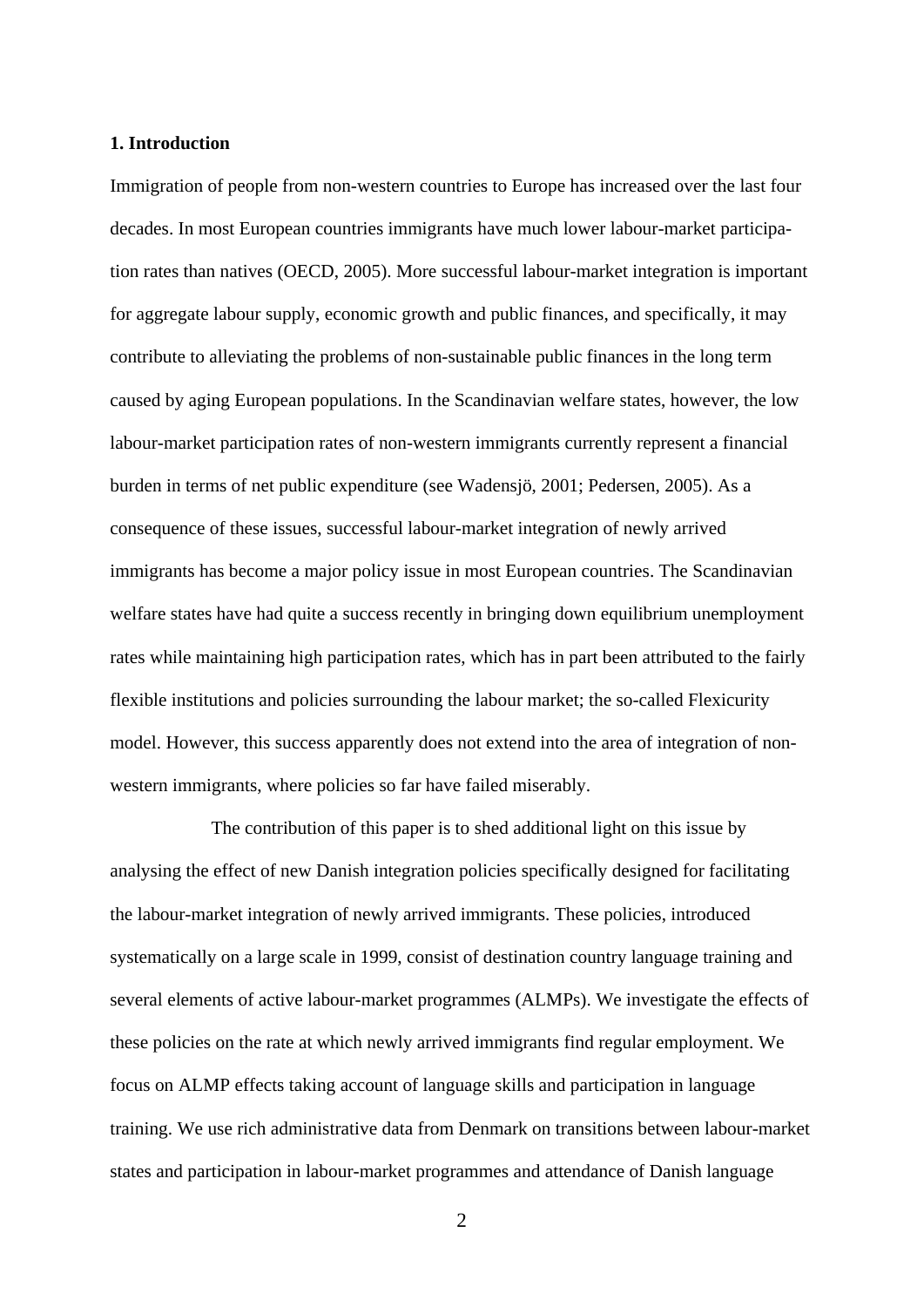training courses. For language training participants we are able to measure initial proficiency in Danish and progression in proficiency. Taking into account host country language proficiency may be very important when estimating effects of ALMPs for immigrants since language skills often have large effects on labour-market integration; see, e.g., Chiswick and Miller (1995, 2003). We use the timing-of-events duration model of Abbring and van den Berg (2003), and argue that the identifying assumption of no anticipation effects is reasonable in this case of newly arrived immigrants. We calculate average marginal effects of ALMPs on (restricted) mean duration until regular employment for different ALMPs. To our knowledge, this paper is the first study of effects of ALMPs specifically applied to speed up the integration process of immigrants.

We find significant and substantial lock-in effects of participation in labourmarket programmes on the hazard rate to regular employment. Programme effects on the hazard rate to employment are significantly positive for private sector wage subsidies, but not for other ALMPs. Improvement in language skills significantly increases the hazard rate to employment for participants in language courses.

 The paper is organised as follows. Section 2 describes the institutional settings surrounding the integration process for newly arrived immigrants, and Section 3 develops the econometric model. Section 4 describes the data used in the empirical analysis, and Section 5 presents main results. Section 6 concludes and discusses policy implications of our results.

#### **2. Institutional setting**

From 1999 onwards Danish municipalities have had the full responsibility for active policies aimed at integrating new immigrants into the labour market. The group of immigrants for which the municipalities have these obligations are persons who 1) have received their residence permit after January  $1<sup>st</sup>$  1999, 2) were 16-64 years of age when they received their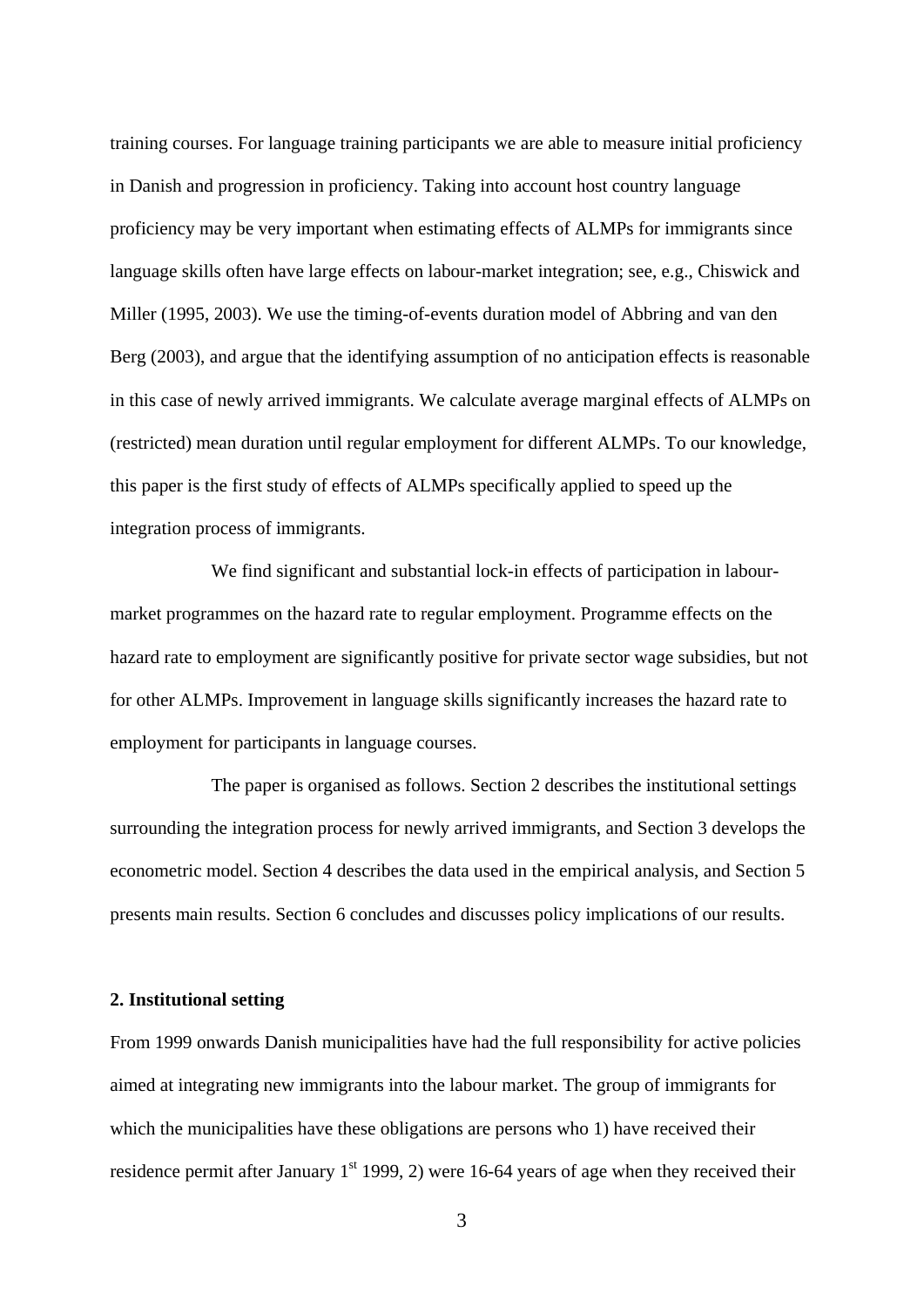residence permit, 3) are from non-EU and non-Nordic countries, and 4) are refugees or family reunified. The overall framework for Danish integration policy is determined by national law, but the 271 municipalities have significant discretion regarding administration of the law and specific implementation of the policies.

It is the responsibility of the municipalities to offer a three-year integration programme that has two main elements. Firstly, municipalities are responsible for offering immigrants Danish language training. Secondly, while immigrants who have gained a residence permit, and who cannot support themselves or be supported by relatives, are eligible for social security benefits, another objective of the local authorities is to make this group self-supporting through employment, an objective which is to be achieved through the use of ALMPs. Thus, all immigrants meeting the four criteria listed above are offered Danish language courses, while ALMPs are primarily offered to immigrants receiving social security benefits.

#### **2.1 Language courses**

There are three different tracks of Danish language courses. Courses on the first track are offered to illiterates and immigrants who have not learned the Roman alphabet, and the main purpose is to enable the immigrant to attend courses on the second track. Courses on the second and third tracks are offered to immigrants having a low and a higher level of schooling, respectively, and the purpose is that immigrants obtain language skills normally required in the labour market. The course load corresponds to 1.2 years of full-time education, but the courses are also offered as part-time courses during a three-year period in order to enable immigrants to work or participate in labour-market programmes simultaneously. There are three levels of teaching on track 1, two levels on track 2, and four levels on track 3, see Figure 1. At each level teaching is offered at three sublevels ('start', 'middle' and 'end'). The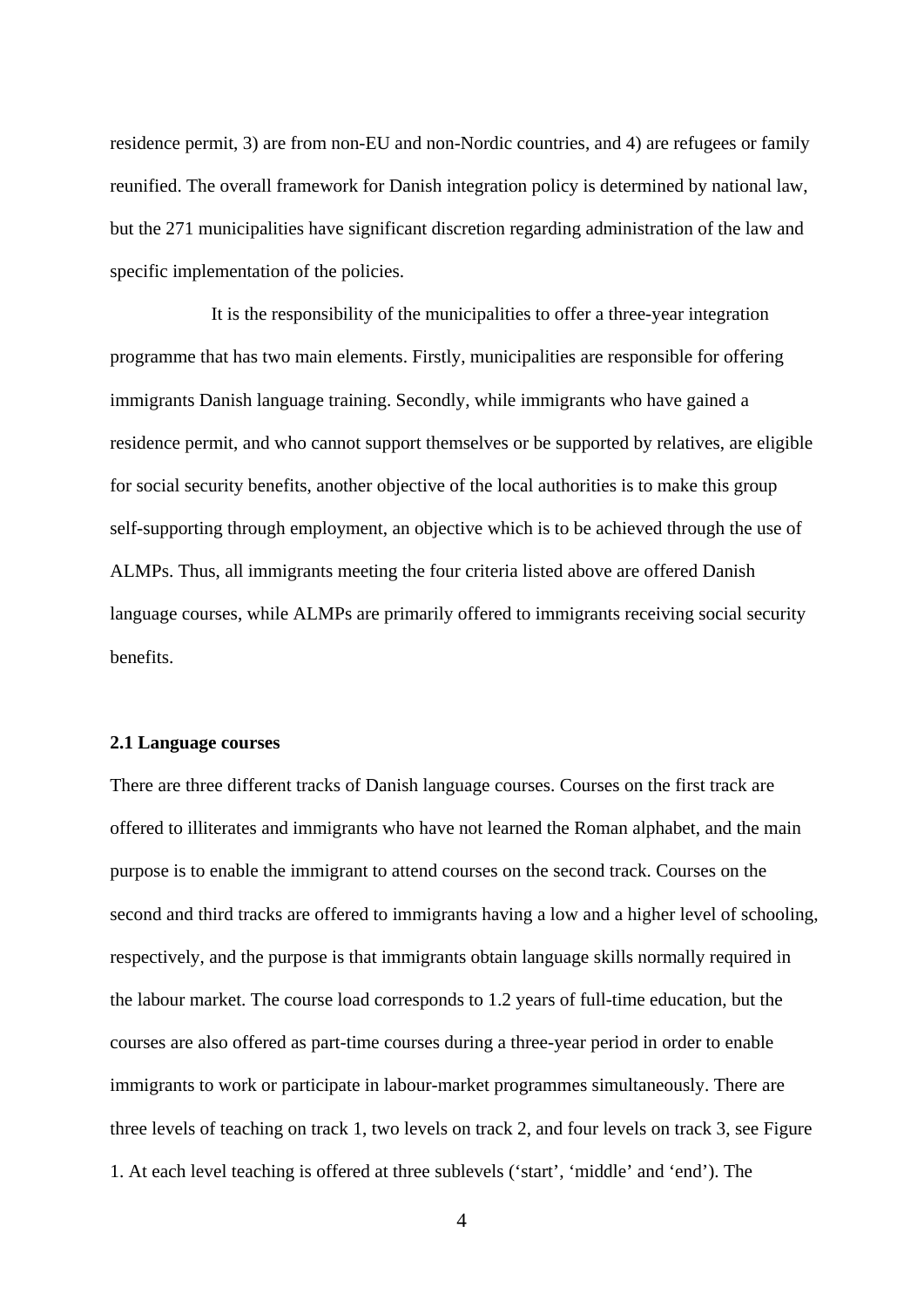different levels (and sublevels) correspond to different language skills. For instance, immigrants starting at level 1 on tracks 2 and 3, respectively, are assumed to have approximately the same Danish language skills at the outset, but immigrants on track 3 are assumed to have better prerequisites for learning Danish because of their higher educational level, and they are therefore expected to progress faster to a higher level of proficiency in Danish.

#### [FIGURE 1 ABOUT HERE]

Apart from information on track assignment, we use two variables as indicators of language skills. First, a variable for initial language skills, *initial*, taking values between -2 and 3 2/3 with steps of  $1/3$ ; see Figure 1. For instance, for a person assigned to track 1, level 1, sublevel 'start' the value of this variable is -2, whereas it is 0 for a person assigned to track 2 (or 3), level 1, sublevel 'start'. The second variable measures progression in language skills and is time-varying. Progression is observed when an immigrant begins taking courses at a higher level or sublevel (we do not observe completion of courses). For instance, for a person having started on tracks 2 or 3, level 1, sublevel 'start', this variable, *progression*, has the value 1/3 when the person attends courses at level 1, sublevel 'middle', and the value 1 when the person attends courses at level 2, sublevel 'start'. The scale used for these two variables is based on the administrative division of the courses at each track into levels and sublevels, but the scale also roughly reflects the expected number of lessons needed to progress from one sublevel to the next within each track. $<sup>1</sup>$ </sup>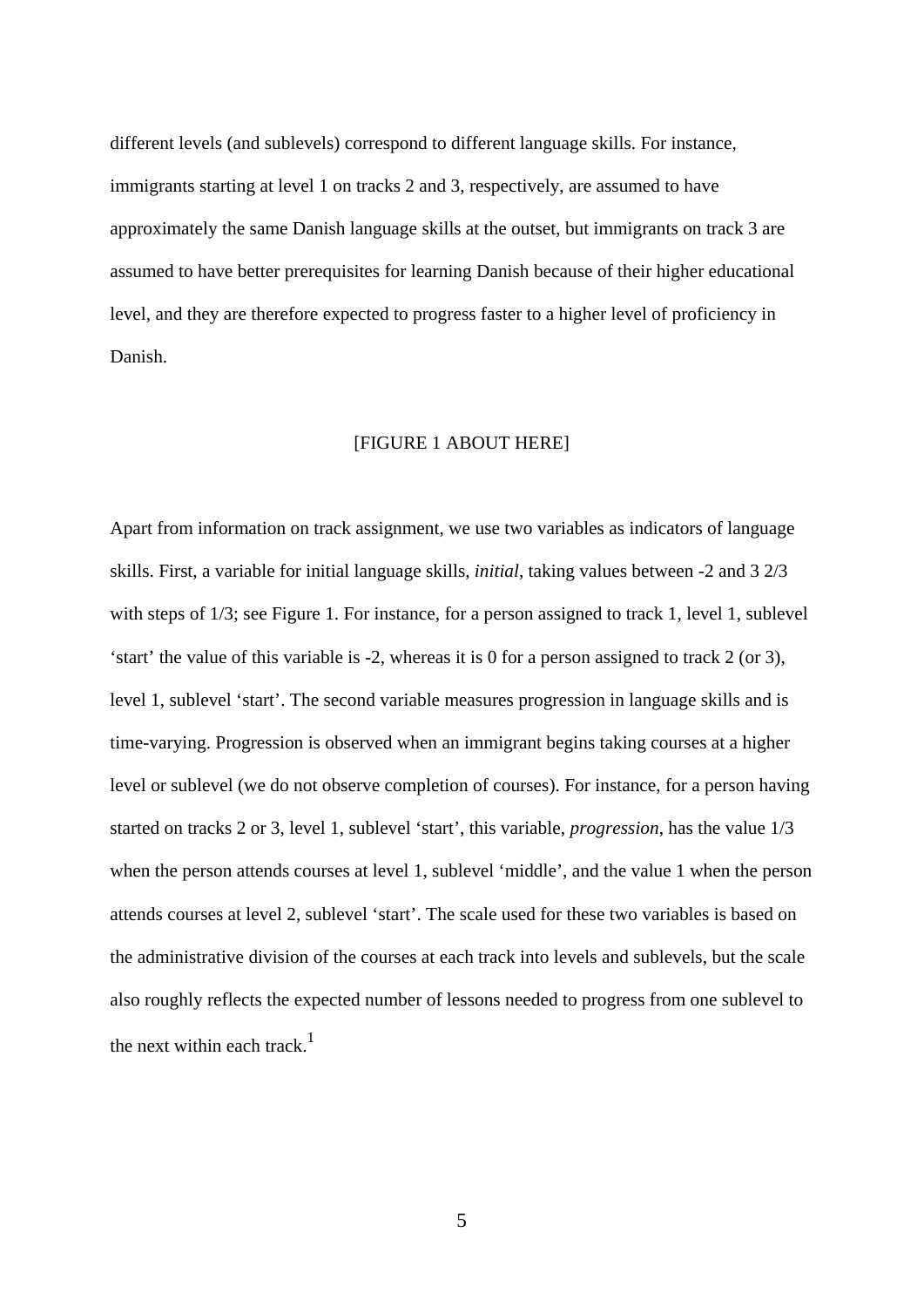#### **2.2 Active labour-market programmes**

There are six different types of active labour-market programmes offered to immigrants: Employment with a wage subsidy in private sector firms; direct employment programmes taking place in the public sector; education and training; mixed special programmes; counselling and upgrading; and special employment programmes in private sector firms. Mixed special programmes are designed to improve personal and vocational skills through combinations of different measures. Counselling and upgrading programmes are primarily socalled introduction programmes and counselling regarding employment and education options, but they may also include voluntary unpaid work, adult education and supplementary training. Special employment programmes are subsidised private sector employment, primarily for vulnerable groups of immigrants.

#### **3. Econometric model**

We use the timing-of-events duration model of Abbring and van den Berg (2003) which has been used to evaluate ALMPs in several previous studies; see, e.g., Richardson and van den Berg (2001), van den Berg et al. (2004), Abbring et al. (2005), Crépon et al. (2005), Lalive et al. (2005, 2008), and Rosholm and Svarer (2008). We model the duration from date of residence permit to regular employment simultaneously with the duration from time of residence permit until entry into active labour-market programmes. The model takes account of non-random selection into these programmes with respect to observable and unobservable covariates. Assuming mixed proportional hazard (MPH) rates and no anticipation effects, the treatment effects (i.e. the effects of participating in labour-market programmes) are nonparametrically identified; see Abbring and van den Berg (2003). The no-anticipation assumption requires that a treatment starting at time *t* should not affect the outcome state (employment or non-employment) before time *t*. This may be a reasonable assumption in the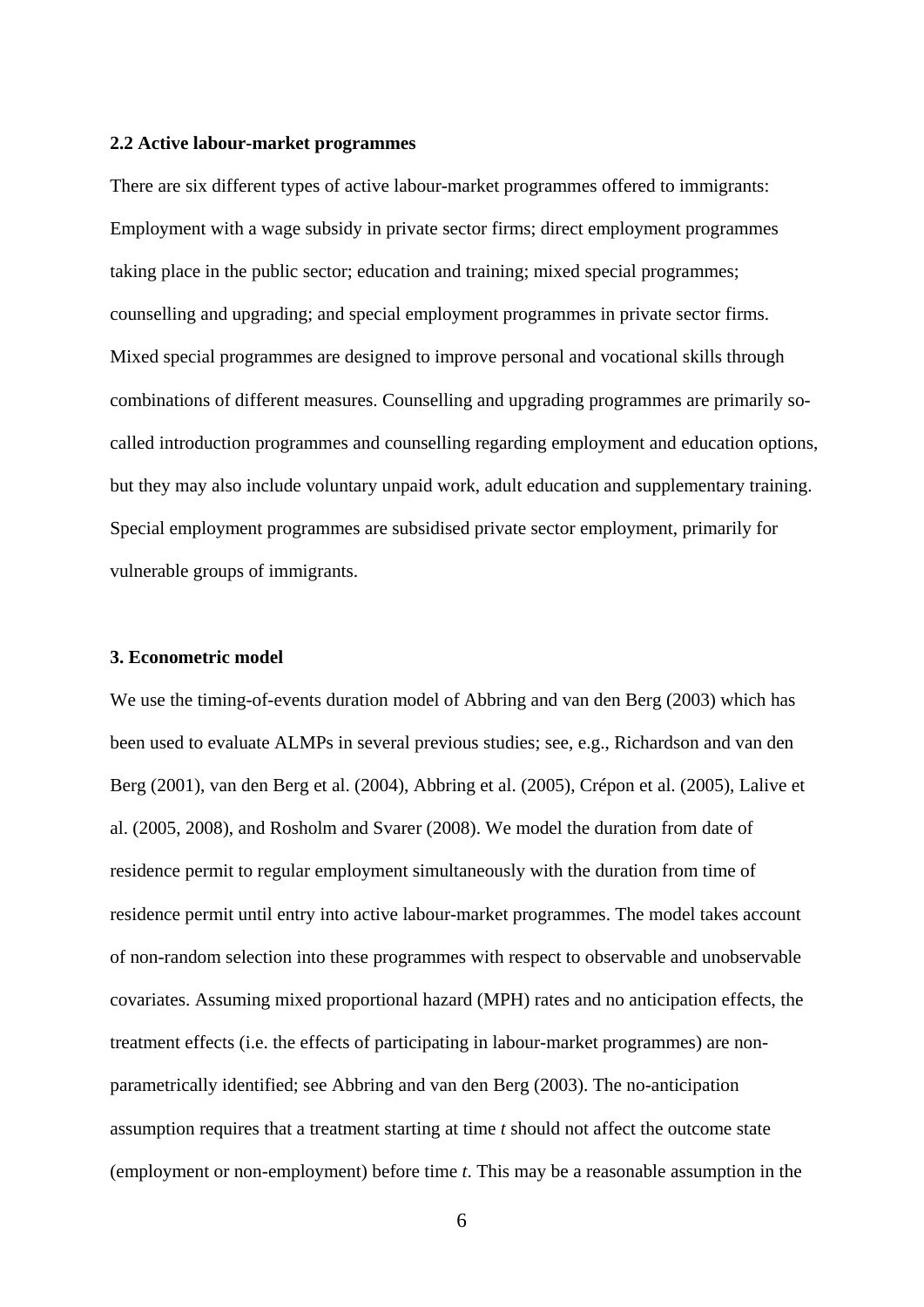present application since typically immigrants are not able to predict neither time of treatment nor the specific programme to which they may be assigned. Given this assumption, no exclusion restrictions are needed. The intuition behind the identification strategy intrinsic to the timing-of-events model is that there is some random variation in the duration until treatment. This enables a separation between the treatment effect and unobserved heterogeneity, which is assumed time-invariant.

 The baseline hazard rate is modelled flexibly by a piecewise constant function, and time-varying variables are used for modelling lock-in and programme effects of ALMPs, and to take account of language course participation and the changing level of language skills.

 As stated above, we model explicitly the selection into labour-market programmes. We do not model the selection into language courses. Apart from the need to simplify the model, this is due to the fact that the track of language courses to which immigrants are assigned is largely determined by their educational level which is predetermined. Thus, the initial assignment to language tracks is a proxy for the educational level of immigrants at the time of arrival, hence, to model the language training track would not make much sense.

However, we have no information on language skills for immigrants who do not participate in language training, and some of the non-participants may not need to participate, for instance because they speak Danish already or because they very quickly get a job which does not require Danish language skills. This implies that the decision to participate in language training or not may be an endogenous variable. Hence, although we do estimate lock-in and programme effects of language courses using time-varying explanatory variables, including indicators for progression of language skills, a process which may also be endogenous, these effects may not be interpreted as causal. The variables related to language courses are included in the vector  $x(t)$  in the model described below.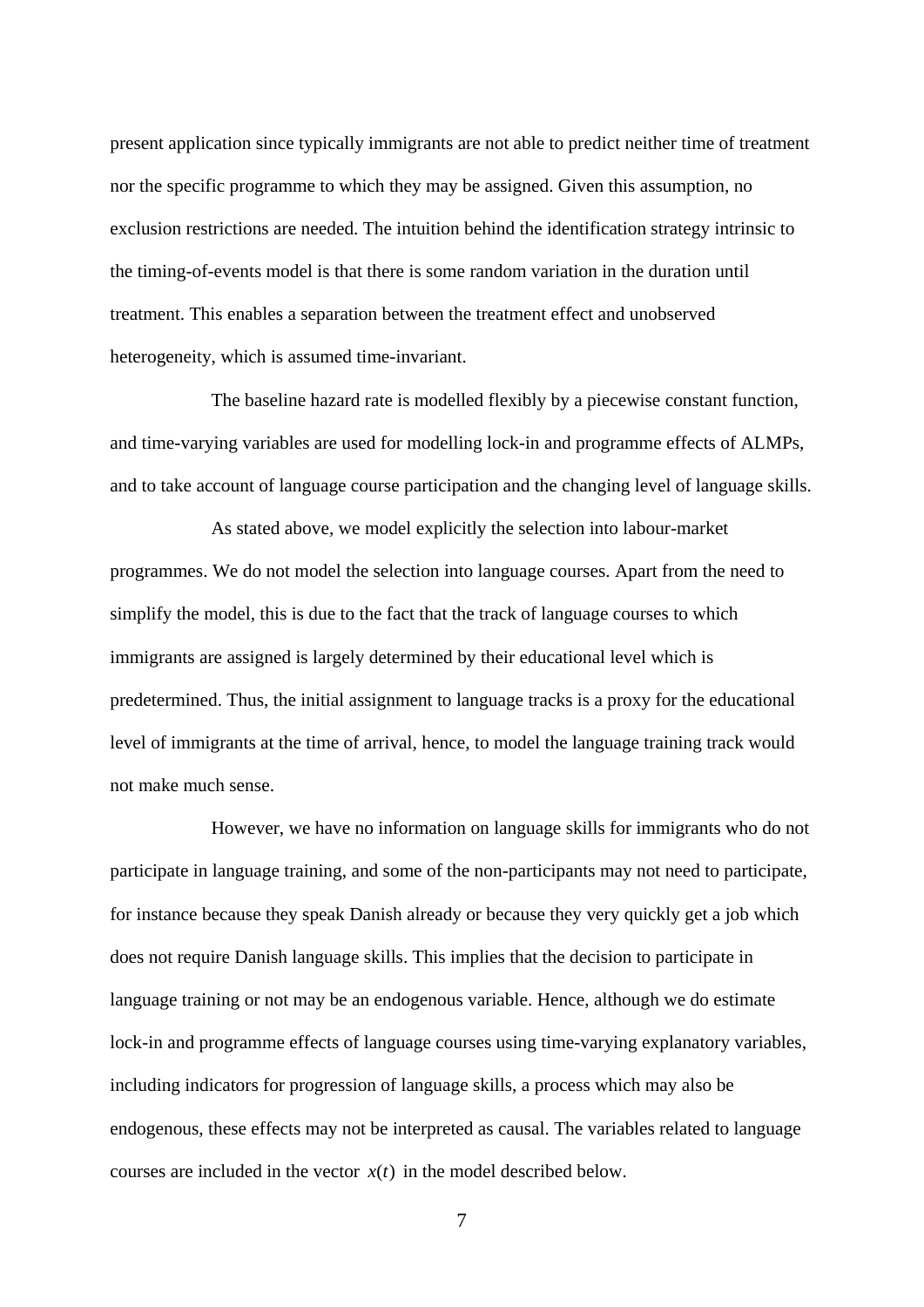Normalising the time at which immigrants obtain their residence permit to zero, the non-negative stochastic variables  $T_u$  and  $T_p$  measure duration until employment and duration until programme participation, respectively. By construction,  $T_p \leq T_u$ . If  $T_p < T_u$  the immigrant participates in a programme, and if  $T_p = T_u$  he does not (the duration until participation is right censored).

Let  $x(t)$  be a vector of observed time-varying variables, and let  $v_u$  and  $V_p = (V_{p1},..., V_{pJ})$  denote unobserved variables affecting the hazard rates to employment and to participation in each of the *J* programmes, respectively. The hazard rate to participation in programme *j* is

$$
\theta_{pj}\left(t_p \mid x(t_p), v_{pj}\right) = \lambda_{pj}\left(t_p\right) \exp\left(x(t_p)\beta_{pj} + v_{pj}\right) \tag{1}
$$

where  $\lambda_{pi}(t_p)$  are piecewise constant baseline hazard rates,

$$
\lambda_{pj}\left(t_{p}\right) = \sum_{m=1}^{M} \gamma_{pjm} 1\left\{h_{m-1} \leq t_{p} < h_{m}\right\}, \quad h_{0} = 0, h_{M} = \infty, \ h_{0} < \ldots < h_{M} \,. \tag{2}
$$

In this application the intervals are quarters (from the date of residence permit), i.e.  $h_m = 13m$ since the time unit is weeks. The hazard rate to programme participation is the sum of the hazard rates to the specific programmes:

$$
\theta_p\left(t_p \mid x(t_p), v_p\right) = \sum_{j=1}^J \theta_{pj}\left(t_p \mid x(t_p), v_{pj}\right). \tag{3}
$$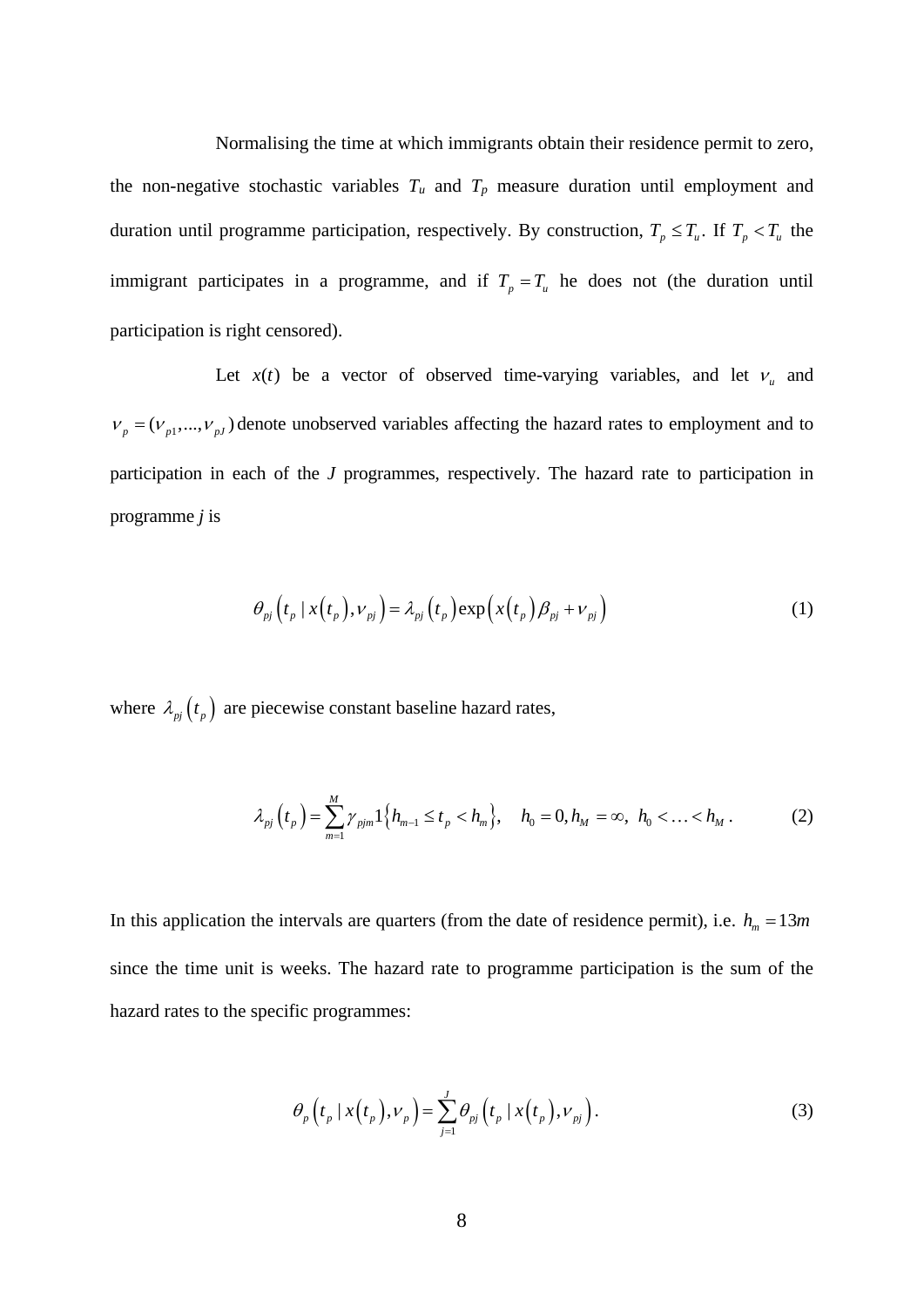Participation in the *J* different programmes is denoted by two time-varying  $1 \times J$ -dimensional vectors of dummy variables,  $d_1(t)$  and  $d_2(t)$ . The *j*th element of  $d_1(t)$  is equal to 1 if the individual is participating in programme *j* at time *t*, and 0 otherwise; at most, one element of  $d_1(t)$  is equal to 1 at time *t*. Similarly, the *j*th element of  $d_2(t)$  is equal to 1 if the individual participated in programme *j* before time *t*, but is no longer participating, and 0 otherwise.

The exit rate to employment is given by

$$
\theta_{u}\left(t_{u} \mid x(t_{u}), d_{1}(t_{u}), d_{2}(t_{u}), \nu_{u}\right) = \lambda_{u}\left(t_{u}\right) \exp\left(x(t_{u}) \beta_{u} + d_{1}(t_{u}) \delta_{1} + d_{2}(t_{u}) \delta_{2} + \nu_{u}\right) \tag{4}
$$

where the baseline hazard  $\lambda_u(t_u)$  has a form similar to (2), and  $\beta$ ,  $\delta_1$  and  $\delta_2$  are vectors of parameters;  $\beta$  is the effect of the control variables,  $\delta_1$  the lock-in effect, and  $\delta_2$  the programme effect after completed programme participation. The model takes account of endogeneity of  $d_1(t)$  and  $d_2(t)$  through possible correlation between the unobserved variables  $v_u$  and  $v_v$ .

Let  $c$  be a dummy variable equal to 1 if the person exits to employment and 0 otherwise; similarly, let  $c_j = 1$  if the person participates in programme *j*. Then the contribution to the likelihood function of a specific spell, given observed variables, is

$$
L(v_{u},v_{p}) = \left[ \prod_{j=1}^{J} \theta_{pj} (t_{pj} | x(t_{pj}),v_{pj})^{1\{t_{pj} < t_{u}\}c_{j}} \right] \theta_{u} (t_{u} | x(t_{u}),d_{1}(t_{u}),d_{2}(t_{u}),v_{u})^{c} \times \exp \left[ -\int_{0}^{t_{p}} \theta_{p} (s | x(s),v_{p}) ds - \int_{0}^{t_{u}} \theta_{u} (s | x(s),d_{1}(s),d_{2}(s),v_{u}) ds \right]
$$
\n
$$
(5)
$$

The likelihood function is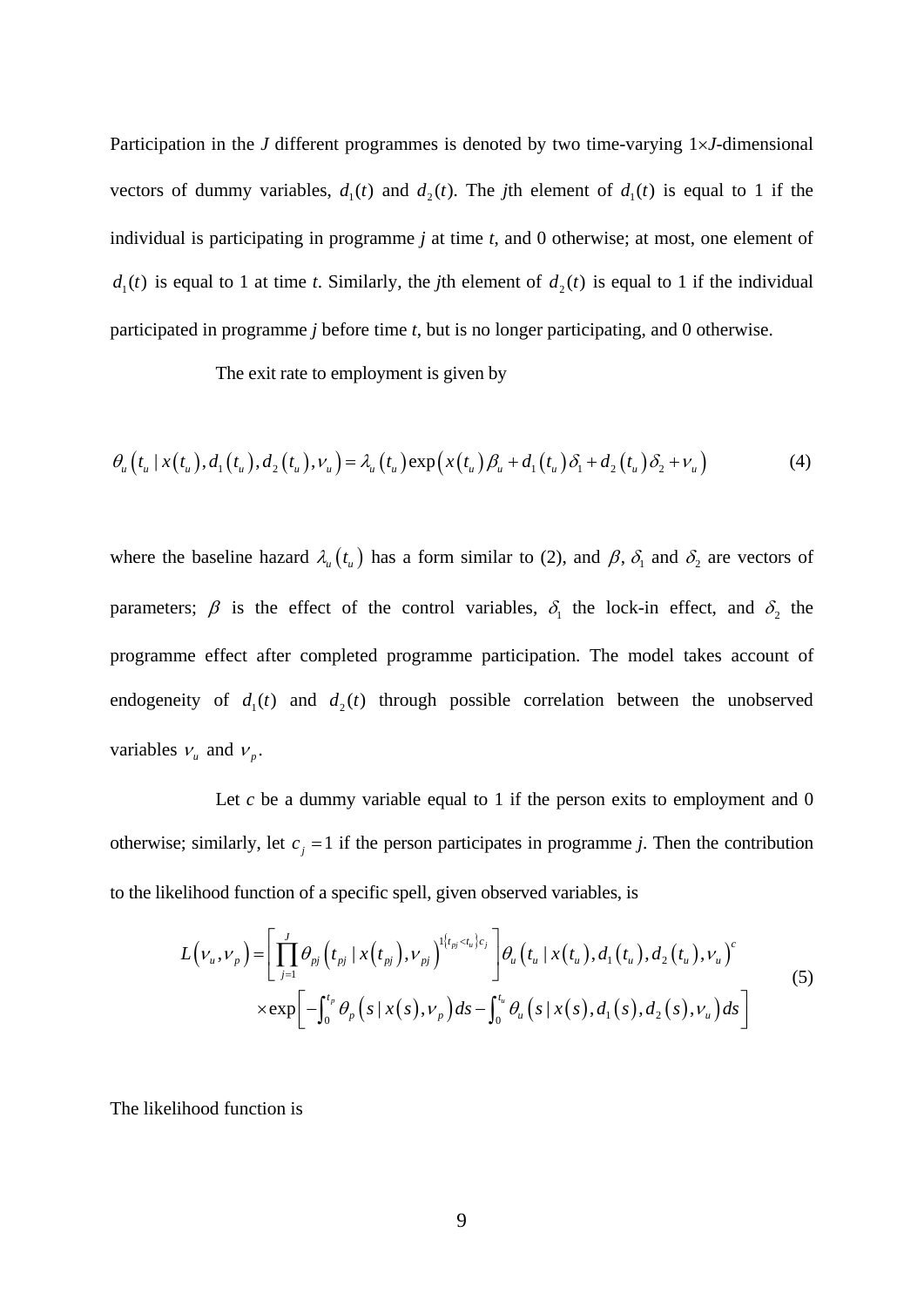$$
L = \iint L\left(\nu_u, \nu_p\right) dF\left(\nu_u, \nu_p\right) \tag{6}
$$

where *F* is the distribution function of  $(V_u, V_v)$ . To simplify the estimation, we apply a discrete distribution (Heckman and Singer, 1984). Specifically, we assume that  $(v_u, v_v)$  has a discrete distribution with  $2\times 2$  mass points<sup>2</sup>. This implies that  $v_p$  follows a binary distribution with mass at 0 and  $(v_{p1}, v_{p2}, ..., v_{pJ})$ , i.e. the unobserved components of the selection into the *J* different programmes are perfectly correlated, but the correlation between  $v<sub>u</sub>$  and  $v<sub>n</sub>$  is unrestricted.

#### *Marginal effects*

The marginal effects of the control variables on the hazard rate to employment are given by the coefficients  $\beta_{\mu}$  (ignoring the effects via programme participation). Thus, the coefficient of the *h*'th explanatory variable,  $\beta_{uh}$ , is equal to the change in the logarithm of the hazard rate to employment when this variable is changed by 1 unit holding all other variables constant. Similarly,  $\delta_1$  and  $\delta_2$  are the marginal lock-in and programme effects, respectively, of participation in labour-market programmes on the hazard rate to employment.

 The total effect of participation in a specific programme on the expected duration to employment depends of course on  $\delta_1$  and  $\delta_2$ , but also on the duration of the programme and, to some extent, on the basic level of the hazard rate to employment (since  $\delta_1$ and  $\delta_2$  affect the hazard rate multiplicatively) determined by individual characteristics and starting time of the programme. We calculate the marginal effects of programme participation for a 'reference person' given a range of typical programme starting times and durations. These marginal effects are calculated as the difference in expected mean duration to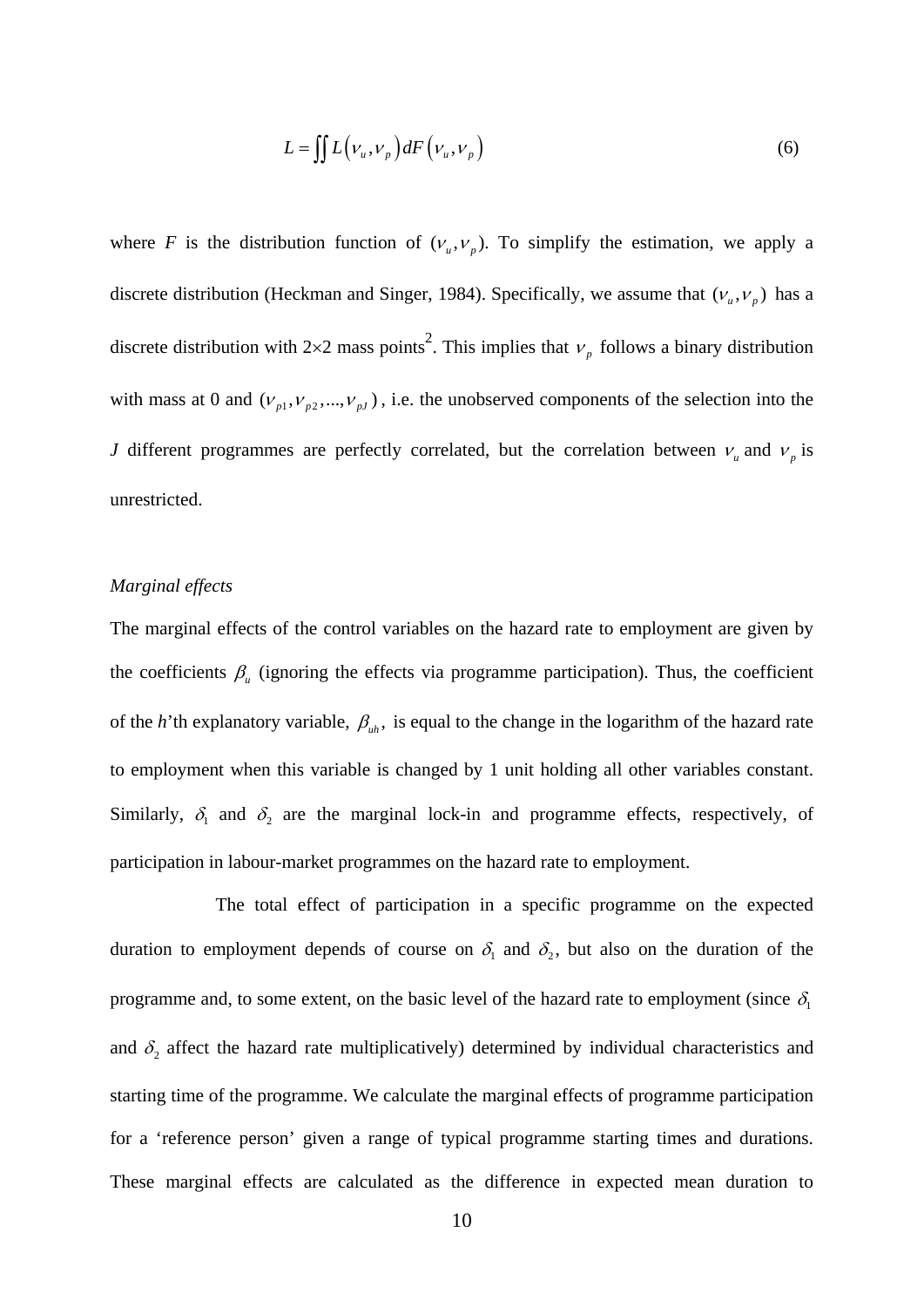employment with and without programme participation. In these calculations we use restricted mean durations, i.e. expected mean durations up to a predetermined endpoint, *Tmax*, which is taken to be four years (because of the rather short observation period). The marginal effects are measured in weeks. Details on the calculation of marginal effects are described in the Appendix.

#### **4. Data**

We use data from several administrative registers, which are collected and merged by Statistics Denmark. The dataset contains all immigrants in Denmark, and in the analysis we use data for all immigrants meeting the four criteria mentioned in the beginning of Section 2, i.e. they (1) received their residence permit in 2000-2002, (2) were 16-64 years of age at the time of arrival, (3) are from non-EU and non-Nordic countries, (4) are refugees or family reunified. From the administrative data we construct for each immigrant weekly event histories for labour-market states, including Danish language course participation, ALMP participation, and employment. The event histories begin at the date of residence permit and end in the last week of the sample period (or, in case of emigration or death, at the date of this event). In addition, the dataset has information for each individual on a wide range of important demographic and socioeconomic variables which are used as control variables in the analysis.

Data for immigrants' participation in labour-market programmes are not available before the year 2000. Therefore, the analysis in this paper covers immigrants getting residence permit in the period 2000-2002 (2002 is the last observation year in the dataset).

The dataset contains 21,568 immigrants satisfying the four criteria stated above. Of these, 13,734 received social assistance from the time of residence permit, and 7,834 did not receive any social assistance. In the first group 53% participated in a labour-market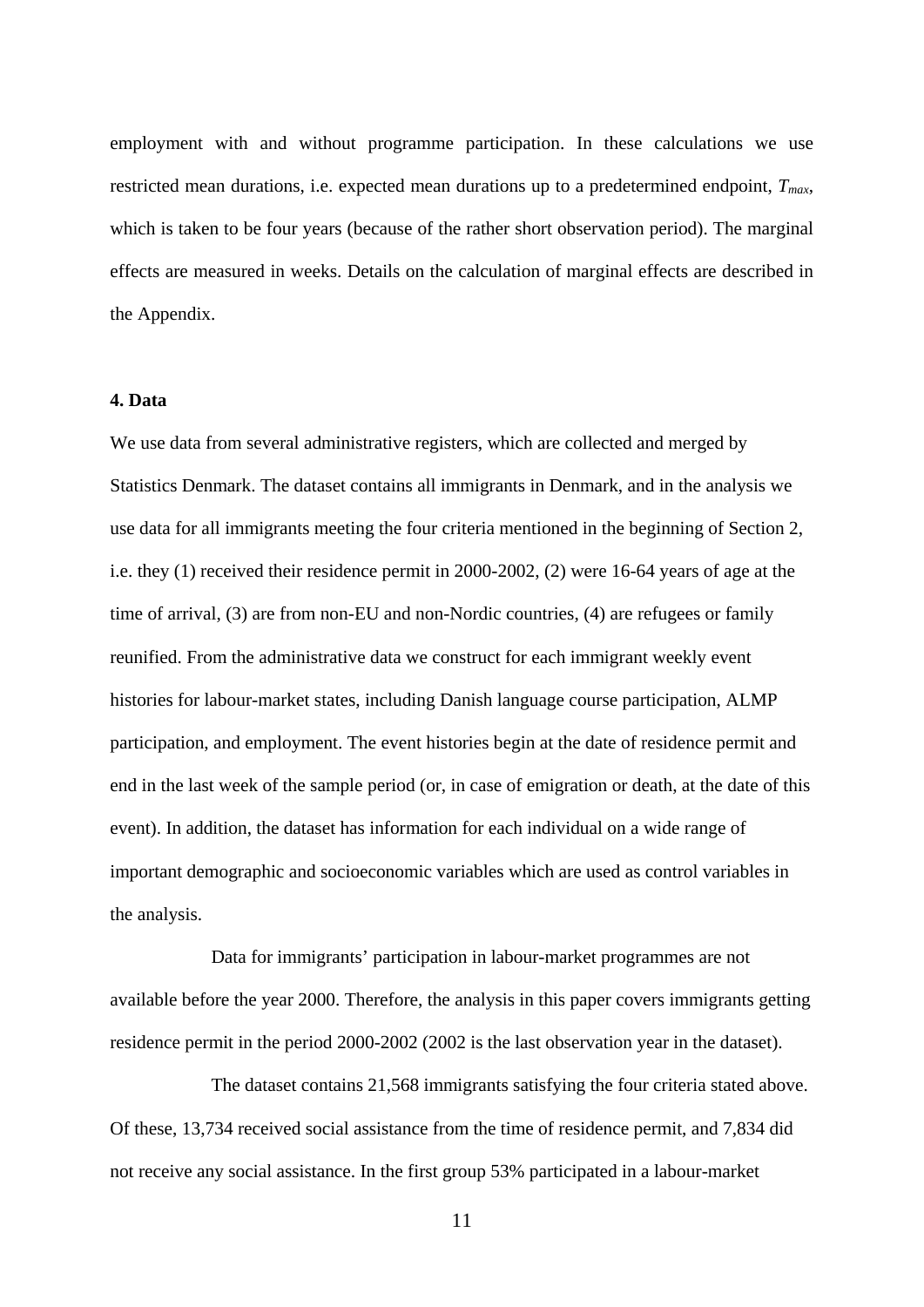programme during the sample period, while in the second group only 7% participated in ALMPs. The percentages for participation in language courses are 76% and 56%, respectively. Thus, for the full sample of 21,568 immigrants 36% are participating in labour-market programmes and 69% in language courses.

Table 1 shows the distribution of ALMP participants on types of programmes, and the distribution of language course participants on tracks of these courses. In the sample of all immigrants, 18% of those who participate in language courses are initially placed on track 1 (i.e. they have poor prerequisites for learning Danish, see Section 2), 37% are on track 2, and 45% on track 3. The sub-sample receiving social assistance initially have on average somewhat poorer prerequisites for learning Danish (the shares on tracks 1 and 2 are higher, and the share on track 3 is correspondingly lower). We have no information on proficiency in Danish for immigrants who have not participated in language courses – 31% of all immigrants in the sample and 24% of those who initially received social assistance. This is an important limitation since non-participants may have varying levels of proficiency and different changes in proficiency with exposure to the Danish language.

#### [TABLE 1 ABOUT HERE]

Among participants in ALMPs about 20% participate more than once during the observation period; for about half of these persons, the type of programme in the second programme period is the same as the first programme. However, the figures shown in Table 1 for ALMP participation only concern the first programme for each person. Similarly, the estimated effects of ALMPs which we discuss in the next section are effects of the first ALMP spell (observations for persons participating in programmes more than once are right censored at the duration where the second programme period begins). Among those who participate in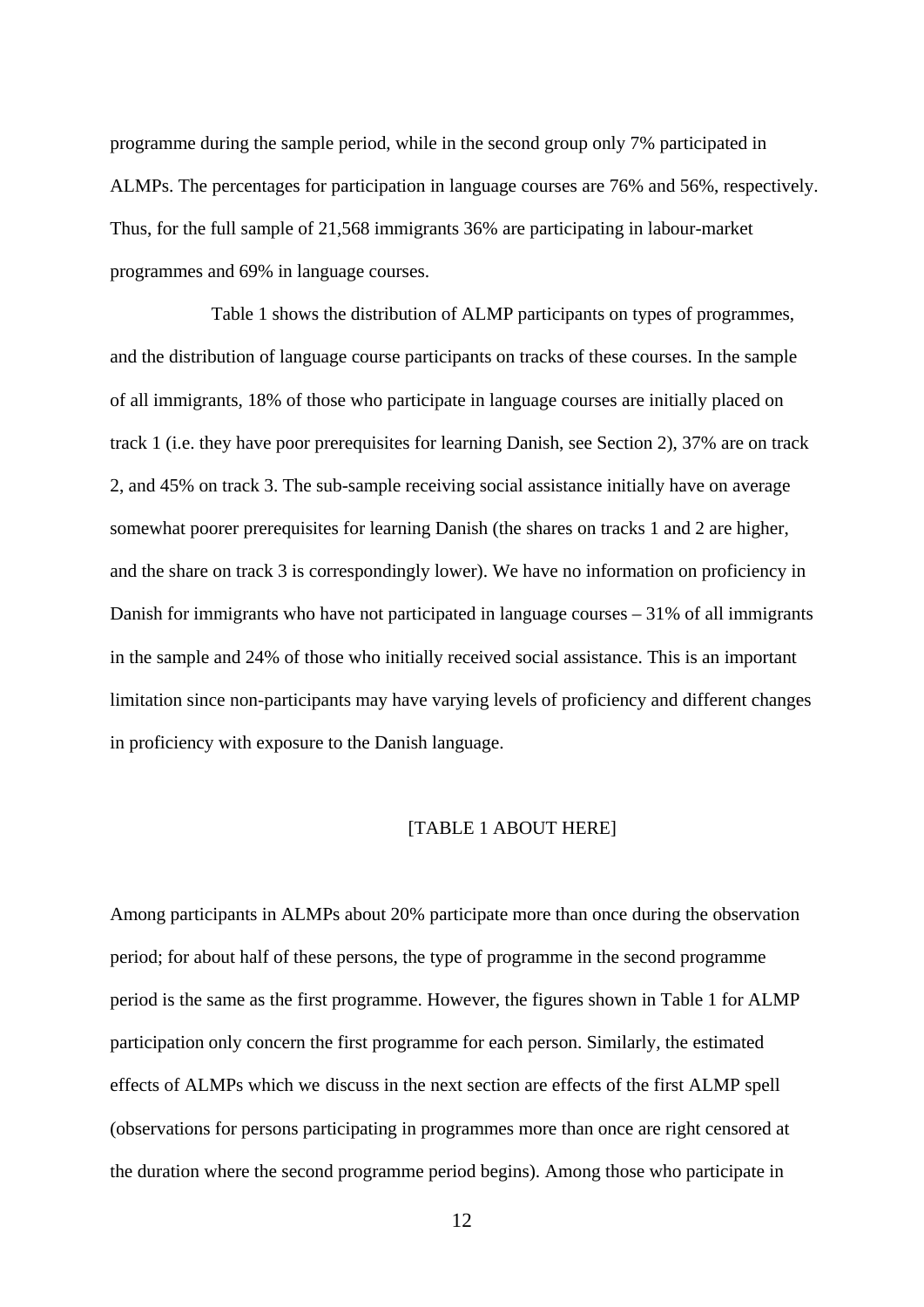labour-market programmes, more than one third participate in mixed special programmes, more than one fifth in direct employment programmes in the public sector, and almost one fifth in education and training programmes. Only 2% of ALMP participants are offered subsidised employment in private sector firms. Descriptive statistics on starting times and duration of labour-market programmes and language courses are given in the Appendix, Tables A2.1 and A2.2.

We include a wide range of controls for individual characteristics in the estimations: the age and number of children, gender, own age, whether the person is married and whether the spouse is an immigrant, country of origin, year of residence permit, basis for residence permit (refugee, family reunified, etc.), health indicators (based on number of visits to the doctor), and whether the immigrant lives in socially deprived housing. We have categorised the variables 'age' and 'number of visits to the doctor' to allow for possible nonlinear effects in a flexible way. Alternative categorisations did not change the main results. We also include variables for local labour-market conditions and immigrant concentration in the municipality of residence. Descriptive statistics for the controls included in the estimations are shown in Appendix 1, Table A1.1.

Unfortunately, we have no information on labour-market experience in the country of origin. Also, we have no information on educational level, except that track placement for language course participants indicates whether the person is illiterate or have a low or high level of schooling; see Section 2.1.

#### **5. Results**

Table 2 shows estimation results for three different model specifications, each estimated for two different samples: The sample of all immigrants who (1) received their residence permit in 2000-2002, (2) were 16-64 years of age, (3) are from non-EU and non-Nordic countries, (4)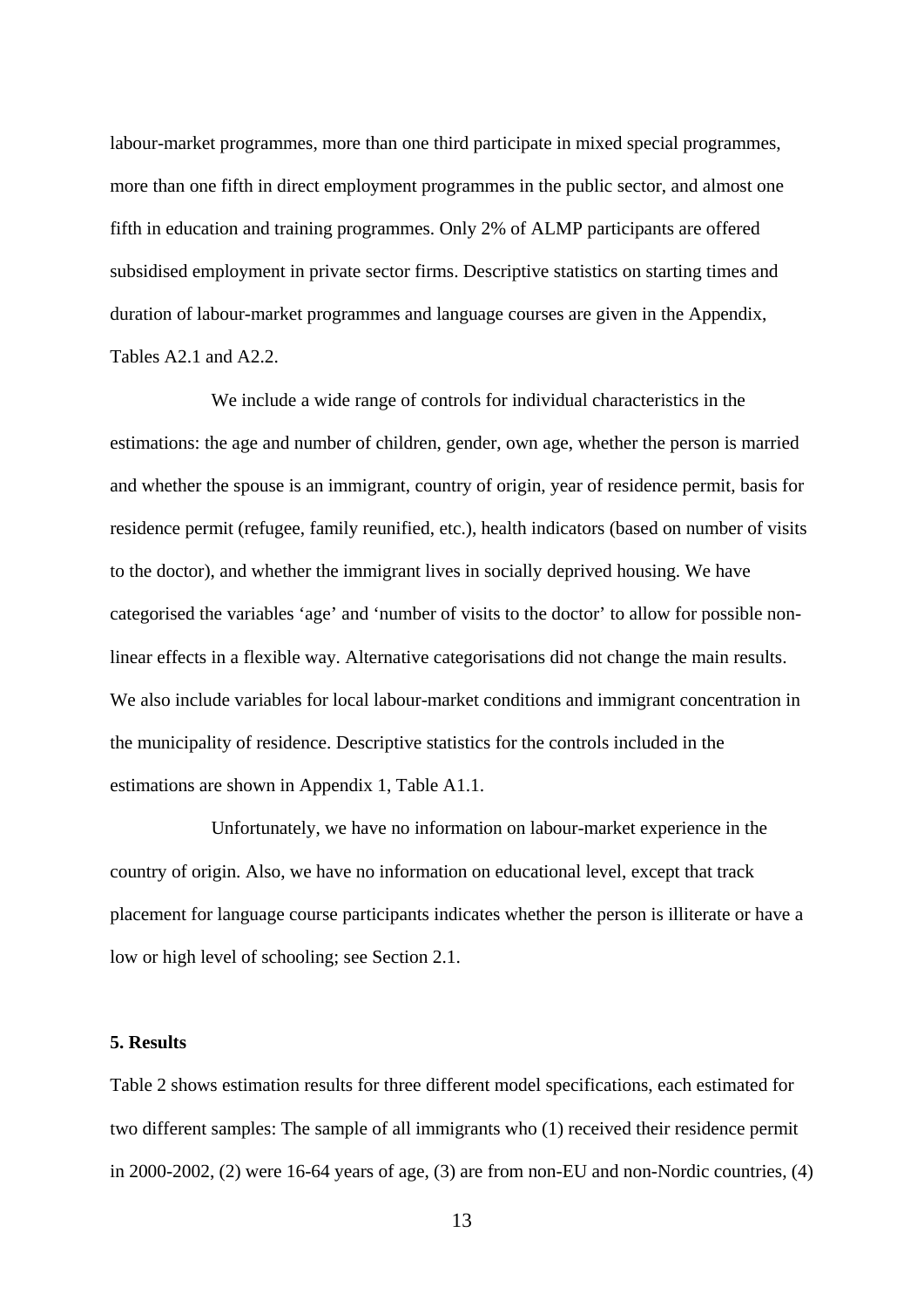are refugees or family reunified; and the sub-sample of immigrants who received social assistance from the time when they got their residence permit. In the first model we do not distinguish between different labour-market programmes. In the second model we estimate lock-in and programme effects of each of the six labour-market programmes, and in the third model we allow for further lock-in effects if immigrants participate in labour-market programmes and language courses at the same time. In the third model we also include language course track placement which is an indicator of educational level from the country of origin, see Section 2, and correlated with initial language proficiency and progression in language proficiency.

 Table 2 shows estimation results for parameters related to labour-market programmes, language courses and language proficiency only. Estimated coefficients of other explanatory variables are shown in the Appendix, Table A3.1.

#### [TABLE 2 ABOUT HERE]

# **5.1 Participation in language courses and effects of language skills for participants**  Models 1 and 2 include four variables related to language course participation and language skills: (i) a time-varying indicator variable which is equal to 1 if the person participates in language training at the given duration; (ii) a time-varying indicator variable which is equal to 1 if the person has participated in language courses; (iii) a variable for initial proficiency in the Danish language, which is constructed as shown in Figure 1; and (iv) a time-varying variable for progression in language proficiency measured in deviations from the initial level. The sum of the initial proficiency and the progression gives the current proficiency in Danish. These last two variables are explained in Section 2. If a person does not participate in language courses and has not participated (the first two variables are equal to 0), we have no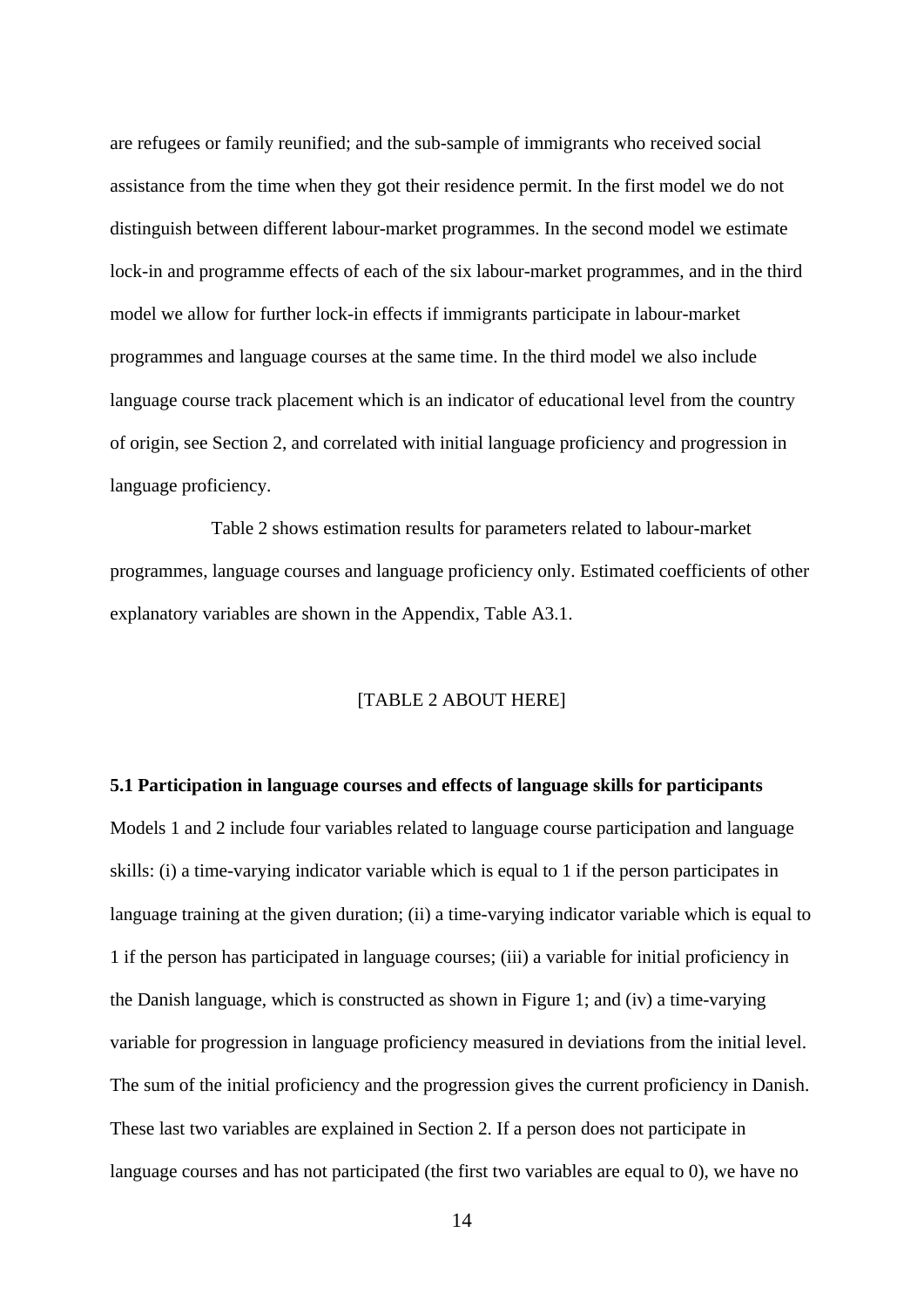information on initial language proficiency (or progression), and the two last variables are set to zero. The coefficient of the first variable corresponds to a lock-in effect which may, however, change (decrease) over time due to progression in Danish language proficiency. When the first variable is zero (the person is not participating in language courses) and the second variable is one (the person has participated), the coefficients of the two last variables and their values correspond to a programme effect of language courses.

In model 3 track placement in language courses (see Section 2) is included, and lock-in and post-programme effects for each of the three tracks are estimated. As explained in Section 2, initial proficiency in the Danish language and progression in proficiency are correlated with track placement, which, however, is also an indicator of level of schooling from the country of origin. Model 3 basically just allows for non-linearity in the impact of language proficiency on job-finding probabilities, when compared to models 1 and 2.

We thus estimate lock-in effects and language-training effects, and both depend on the progression in proficiency in Danish. However, these effects do not have a causal interpretation; see the discussion in Section 3. For immigrants who do participate in language courses, though, it is evident from the estimates in Table 2 that proficiency in Danish is highly significant for the hazard rate to employment: both initial proficiency and progression in proficiency have highly significant positive effects in all models.

#### **5.2 Effects of participation in labour-market programmes**

In model 1 where we do not distinguish between different labour-market programmes, the lock-in effects of these programmes on the hazard rate to employment are large (numerically) and significant, whereas the (after-)programme effects are insignificant; see Table 2. In model 2 where we estimate separate effects for six different programmes, lock-in effects are present and significant for four of these. The programme effect is only positive and significant for two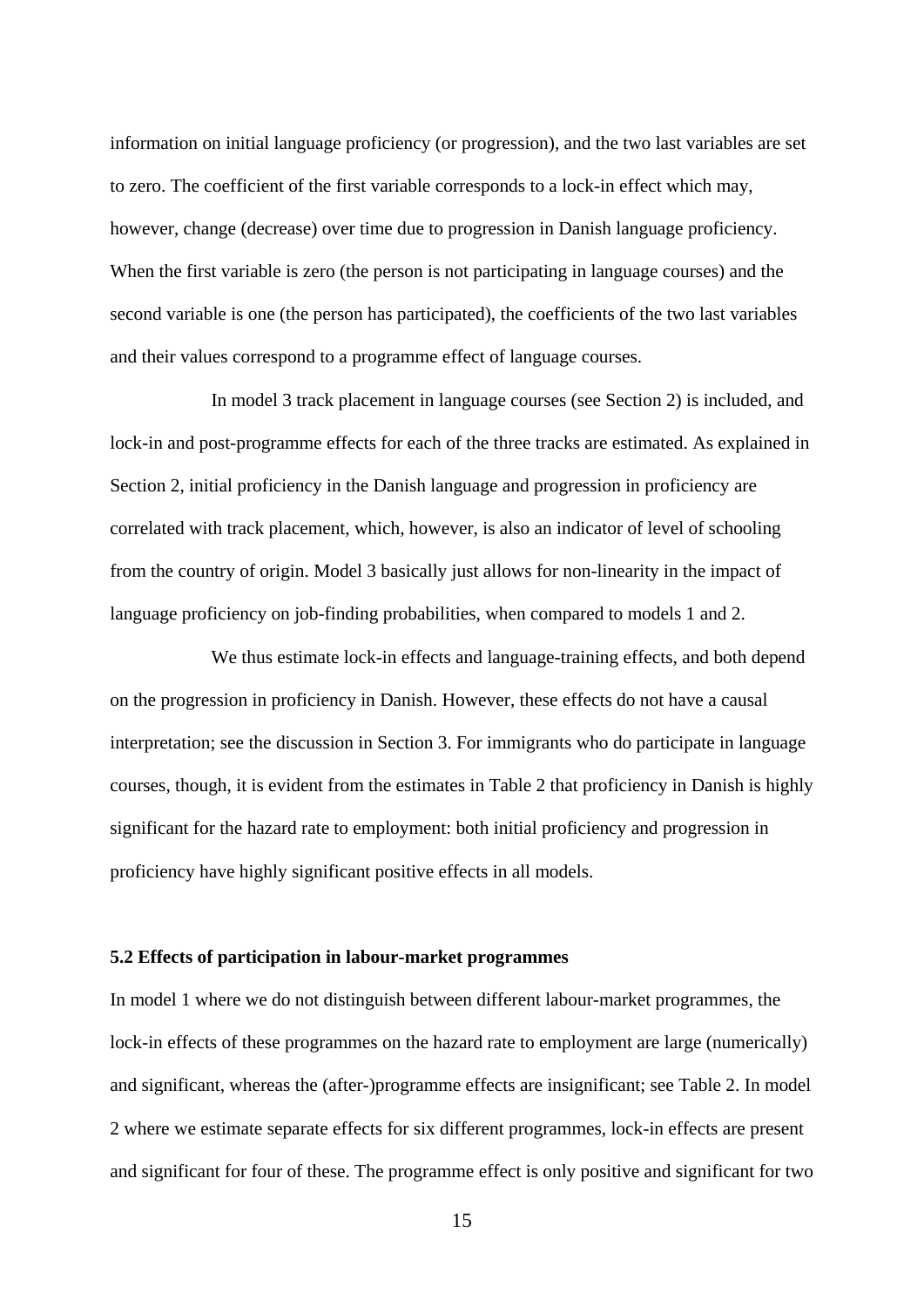programmes: employment with a wage subsidy, and special employment programmes. Both types of programmes take place in private sector firms, and are not very often offered to newly arrived immigrants; only 1% and 3%, respectively, participate in these programmes. When the estimation sample is restricted to immigrants who initially receive social assistance benefits, only employment with wage subsidy has a statistically significant programme effect; the point estimate for this programme is larger, whereas the point estimate for special employment programmes is only about one third of the estimate for all immigrants. For one programme (counselling and upgrading) the programme effect is significantly negative (although only marginally so) in the estimation for all immigrants, but insignificant when the sample is restricted to immigrants who initially received social assistance benefits.

 In model 3 we include lock-in interaction effects for simultaneous participation in Danish language courses and labour-market programmes. All these interaction effects are negative as expected, and they are statistically significant for three or four of the six programmes (depending on the estimation sample). Correspondingly, the 'marginal' lock-in effects of language courses and labour-market programmes separately are somewhat smaller in model 3 than in model 2. Programme effects in model 3 are similar to the corresponding estimates of model 2: it is the same programmes which have significant effects, and the point estimates are similar. We have also tried to include post-programme interaction effects for simultaneous participation in Danish language courses and labour-market programmes, but they are clearly insignificant indicating that there are no gains from simultaneous participation in language training and ALMPs.

 Table 3 shows the marginal effects of participation in labour-market programmes on the restricted mean duration to employment over a four-year period, calculated from a large number of typical programme spells and the estimates of models 2 and 3 of Table 2; see the Appendix. The overall effect for all labour-market programmes taken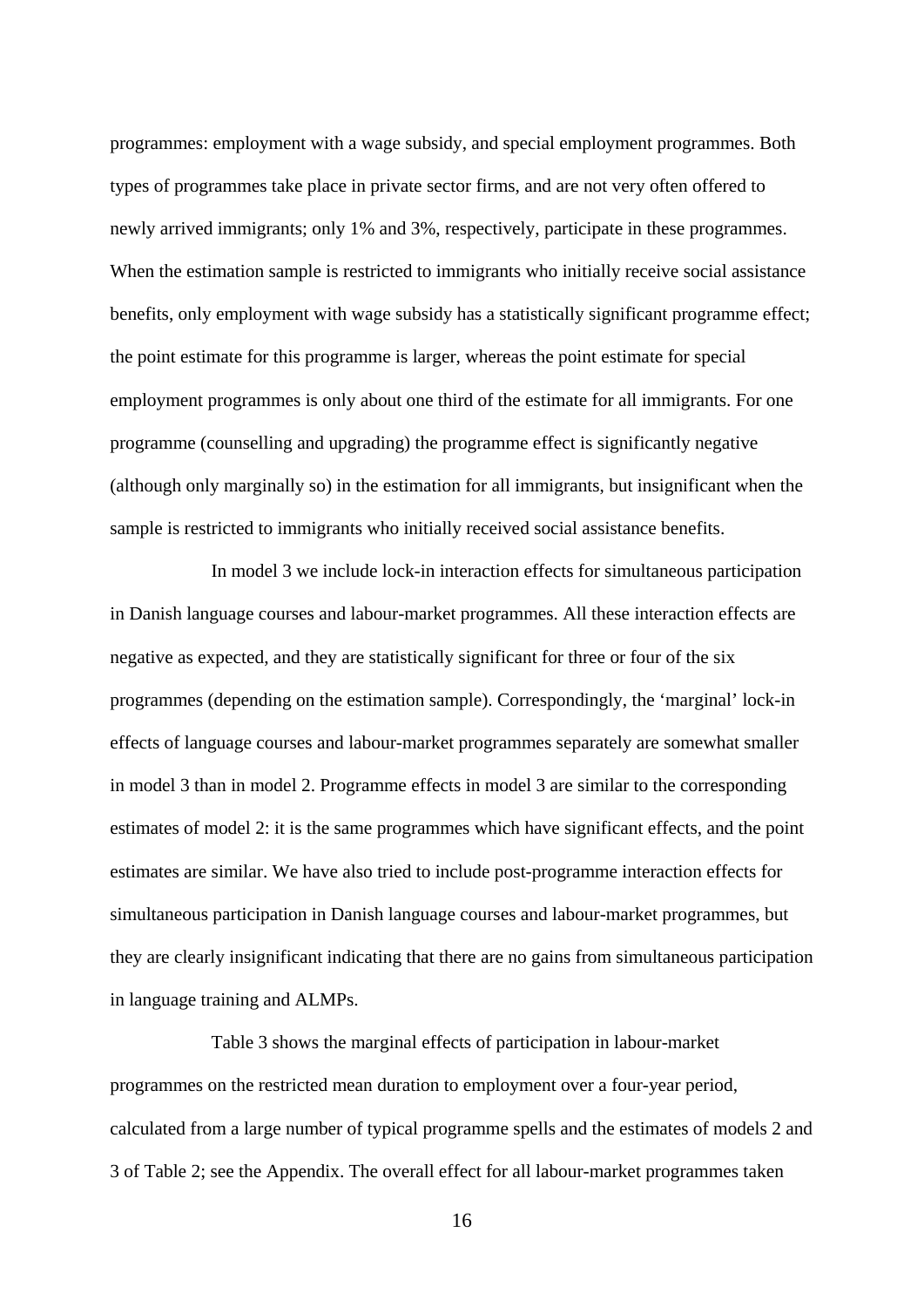together is insignificant for three of the four estimations, whereas mean duration until regular employment is prolonged by about 5 weeks according to model 3 estimated for all immigrants. However, the effects are very different for different programmes. Thus, for employment with a wage subsidy mean duration is shortened by 14-24 weeks, and for special employment programmes it is shortened by about 9 weeks in the estimations for all immigrants (whereas the effect is insignificant and small for the smaller sample), but mean duration is prolonged by 6-15 weeks for mixed special programmes and counselling and upgrading in the estimates for all immigrants (again, these effects are insignificant for the smaller sample); for the other programmes, the effects are insignificant.

To our knowledge there are no previous studies on effects of ALMPs for newly arrived immigrants. Comparing our results to the broader literature on effects of ALMPs on labour-market outcomes (see the surveys in Stanley et al., 1999; Heckman et al., 1999; Kluve and Schmidt, 2002; Kluve, 2006), the positive effect of employment with a wage subsidy on the hazard rate to regular employment, and the marginally positive or insignificant effect of special employment programmes are consistent with most previous studies. The same is true for our finding of insignificant effects for direct employment programmes and training, and insignificant or marginally negative effects of mixed special programmes. Our finding of a negative effect of counselling and upgrading seems to be in contrast to the literature in that most previous studies find positive effects of counselling, but counselling and upgrading are only significant in the larger of our two samples.

Due to a rather short observation period, our estimates of ALMP effects are short-run estimates where the negative lock-in effects are relatively important. This is also the case for most previous studies in the broader literature on effects of ALMPs. However, it is important to note that some programmes may have positive long-run effects on employment prospects. For instance, this seems to apply for some types of training programmes in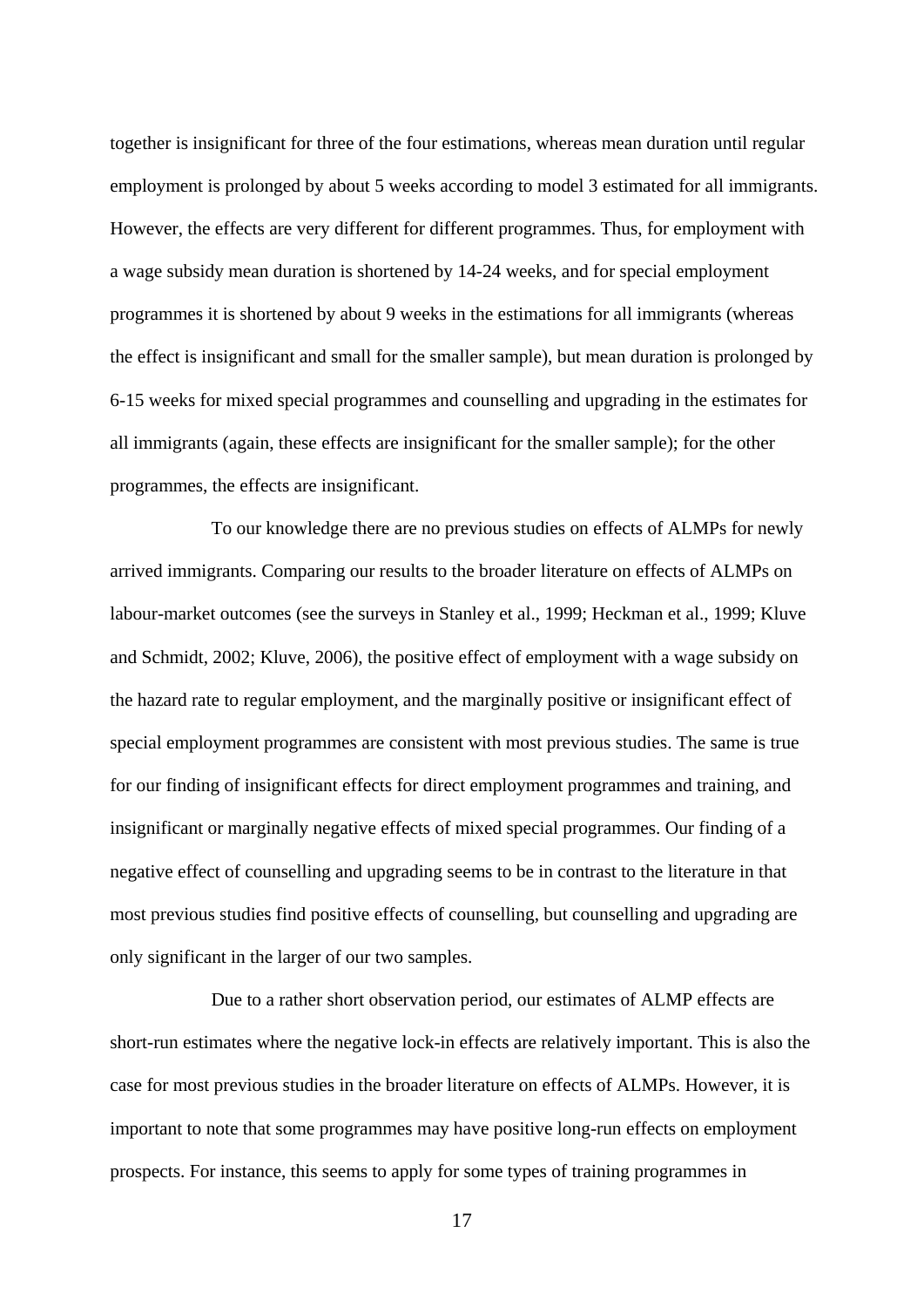Germany; see Lechner et al. (2004). Also, programme effects may increase with the (planned) duration of the programme (see Kluve et al., 2007) – a feature which might indicate that estimated programme effects would be larger if the sample period was longer.

#### **6. Discussion and conclusion**

Using the timing of events duration model and Danish administrative data, this study finds significant and substantial negative lock-in effects of participation in labour-market programmes on the hazard rate to regular employment for newly arrived immigrants. However, the lock-in effects vary by type of programme, and for employment with a wage subsidy there is no indication of lock-in effects: the point estimates indicate that the hazard rate to employment is increased even during programme participation, although these estimates are insignificant. For all types of ALMPs, lock-in effects are larger if the participant attends language courses at the same time.

Programme effects on the hazard rate to employment are significantly positive for private sector subsidised employment programmes, but not for other programmes. For participants in language courses, improvement in language proficiency has substantial positive effects on the hazard rate to employment.

 The total effects of participation in ALMPs depend on both lock-in and programme effects. To assess the overall effect of participation we calculate the marginal effects on the mean duration until regular employment over a four-year period, given a range of typical language course and ALMP spells. The effects of ALMPs on mean duration until employment differ between types of programmes. For private sector employment with a wage subsidy the mean duration is shortened by 14-24 weeks, and for special employment programmes it is also shortened (although this effect is insignificant in some estimations), but mean duration is lengthened by mixed special programmes and counselling and upgrading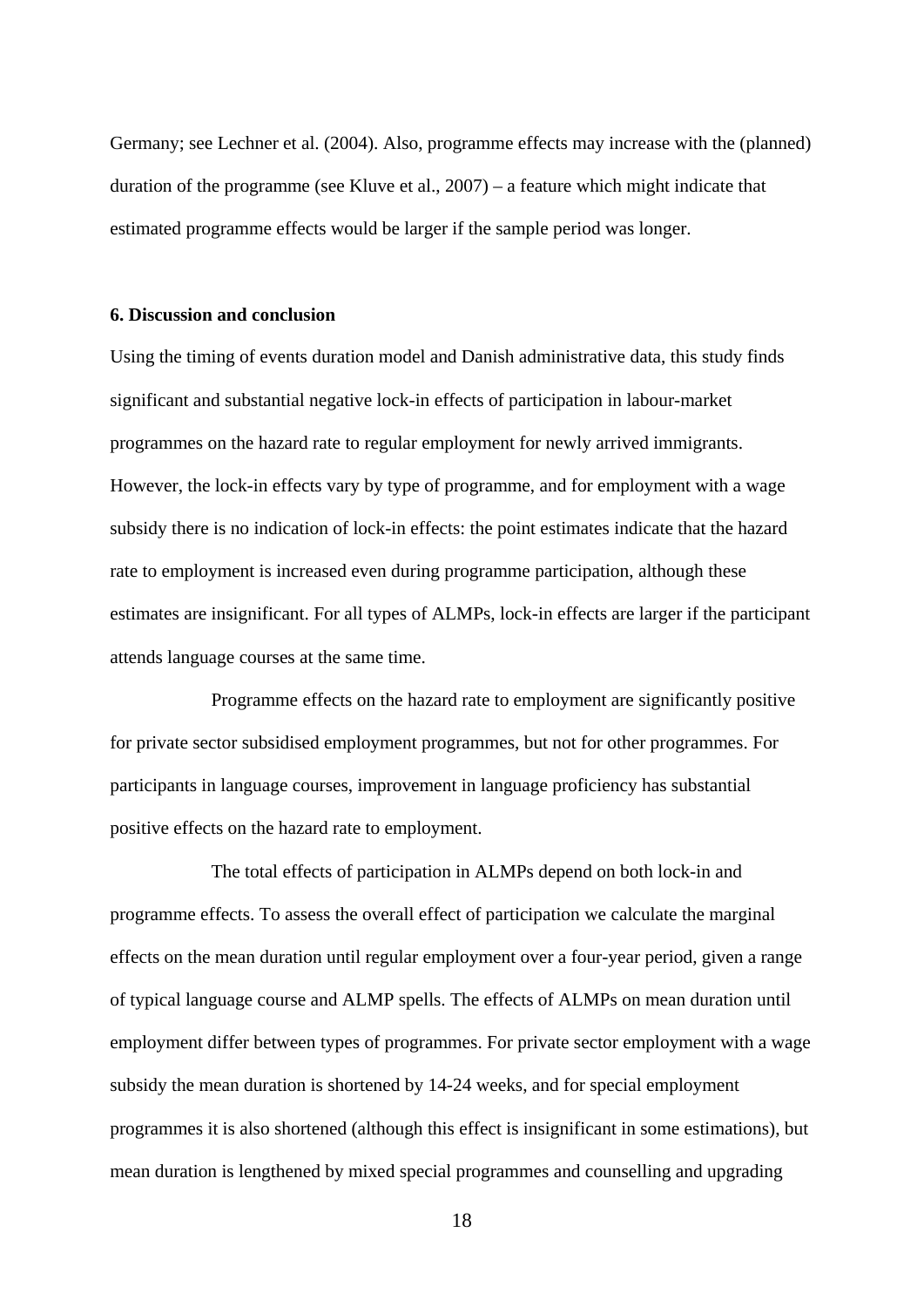(again, these effects are insignificant in some estimations). For the other programmes, the effects are clearly insignificant.

 The finding that subsidised private sector employment is by far the most effective type of ALMP is in accordance with the literature on effects of ALMP for unemployed in general (see Section 5.2). It is striking that this type of ALMP is by far the least frequently applied in Denmark; only 2% of the programmes offered to immigrants are subsidised employment programmes. One way to improve labour-market integration of immigrants may therefore be to increase the number of subsidised jobs offered to newly arrived immigrants. The low number of participants in these programmes is most likely caused by a limited number of participating employers, implying that employers do not find it worthwhile to participate in these programmes.

However, in the present Danish situation with a severe shortage of labour, the benefits to society from increasing labour supply are obvious, hence, the social benefits from the inclusion into the labour force of newly arrived immigrants may exceed the benefits to individual employers, who may worry about costs of training workers who subsequently turn out not to be adequate for the job, or to leave the firm for a different employer. This suggests that there may be a case for further public intervention, possibly by increasing the wage subsidy or increasing contacts between case workers and potential employers.

 It is important to note that our sample period is rather short (which is also the case for most previous studies in the broader literature on effects of ALMP), and that some programmes may have positive long-run effects on employment prospects even though shortrun effects may be insignificant or, due to lock-in effects, even negative. For instance, the results in Lechner et al. (2004) indicate that some types of training programmes may have positive long-run effects.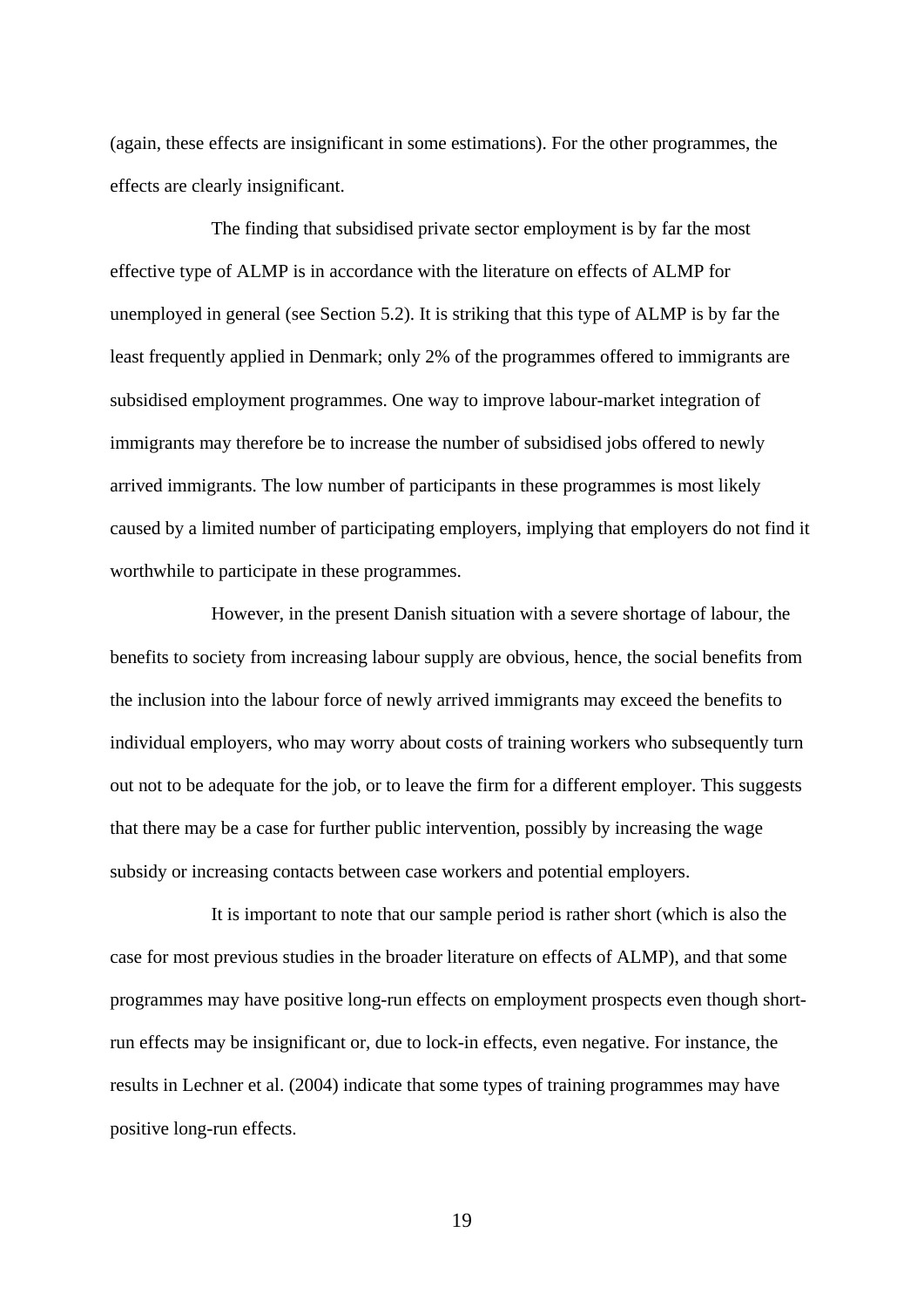Even though our results indicate substantially increased lock-in effects when immigrants participate in ALMPs and language courses simultaneously, the positive effects of language proficiency are also very substantial, and gains in language proficiency must be expected to last (and perhaps facilitate further gains in proficiency with exposure to the Danish language), and therefore to have large long-run effects.

 Thus, further research on long-run effects of ALMPs and language courses on labour-market outcomes for newly arrived immigrants is needed for more firm policy considerations.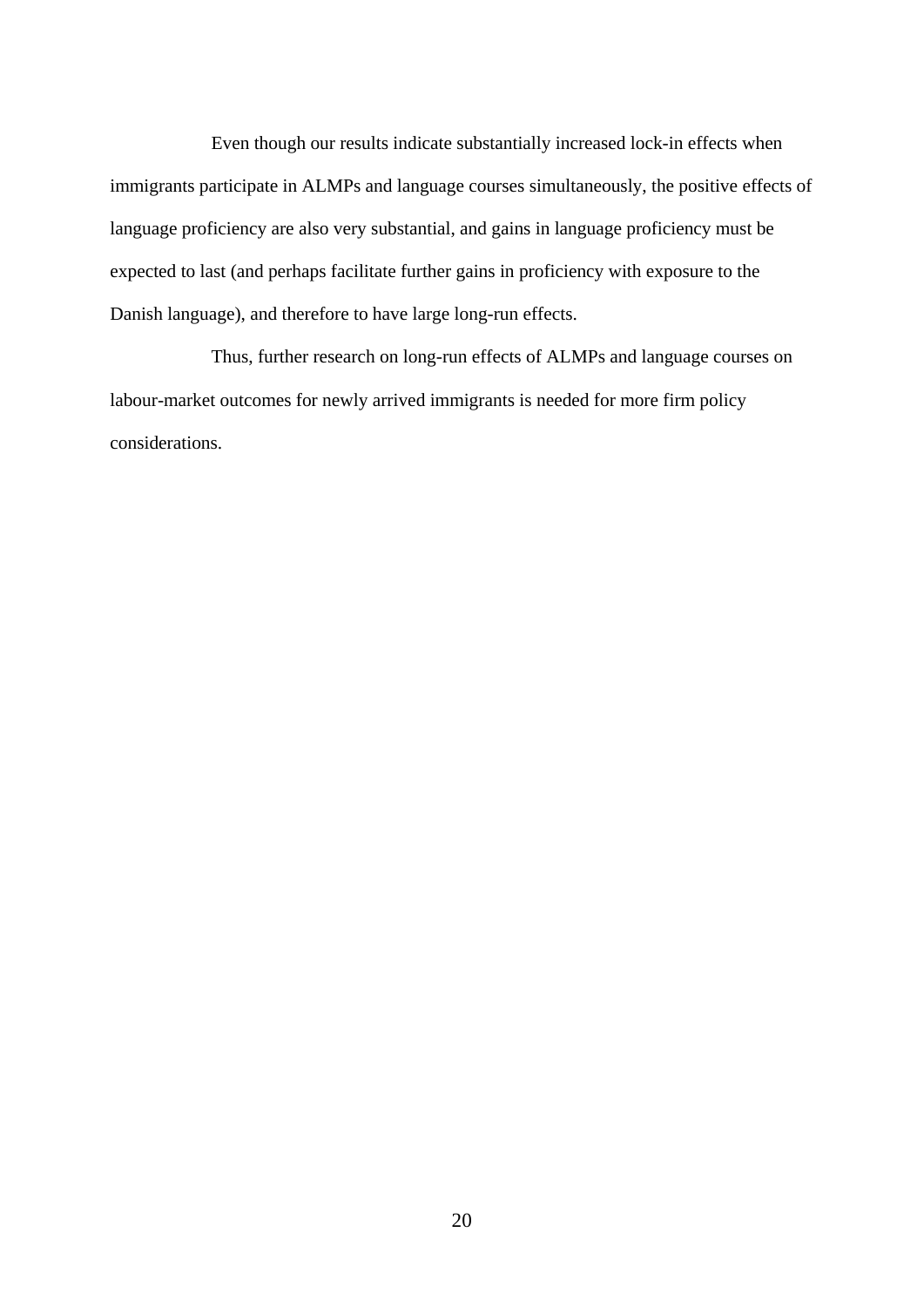#### **Appendix**

#### **A1. Descriptive statistics**

Table A1.1 shows descriptive statistics.

#### [TABLE A1.1 ABOUT HERE]

#### **A2. Marginal effects**

Let  $z(t) = (x(t), d_1(t), d_2(t))$  denote the vector of covariates. Let  $z^1(t)$  denote the covariates when an individual is assigned to a given programme at a given time and with a given duration, and let  $z^0(t)$  denote covariates when the individual is not assigned to any programme. Then the marginal effect of this programme is defined as the difference in restricted expected durations:

$$
M = E_{T_{\text{max}}} \left[ T_u \mid z^1(t) \right] - E_{T_{\text{max}}} \left[ T_u \mid z^0(t) \right] \tag{7}
$$

where the restricted expected duration is the expected area under the survivor curve up to time *Tmax*

$$
E_{T_{\max}}\left[T_u \mid z(t)\right] = E\left[\int_0^{T_{\max}} S(r) dr\right]
$$
\n(8)

and the survivor function is calculated from the hazard rate: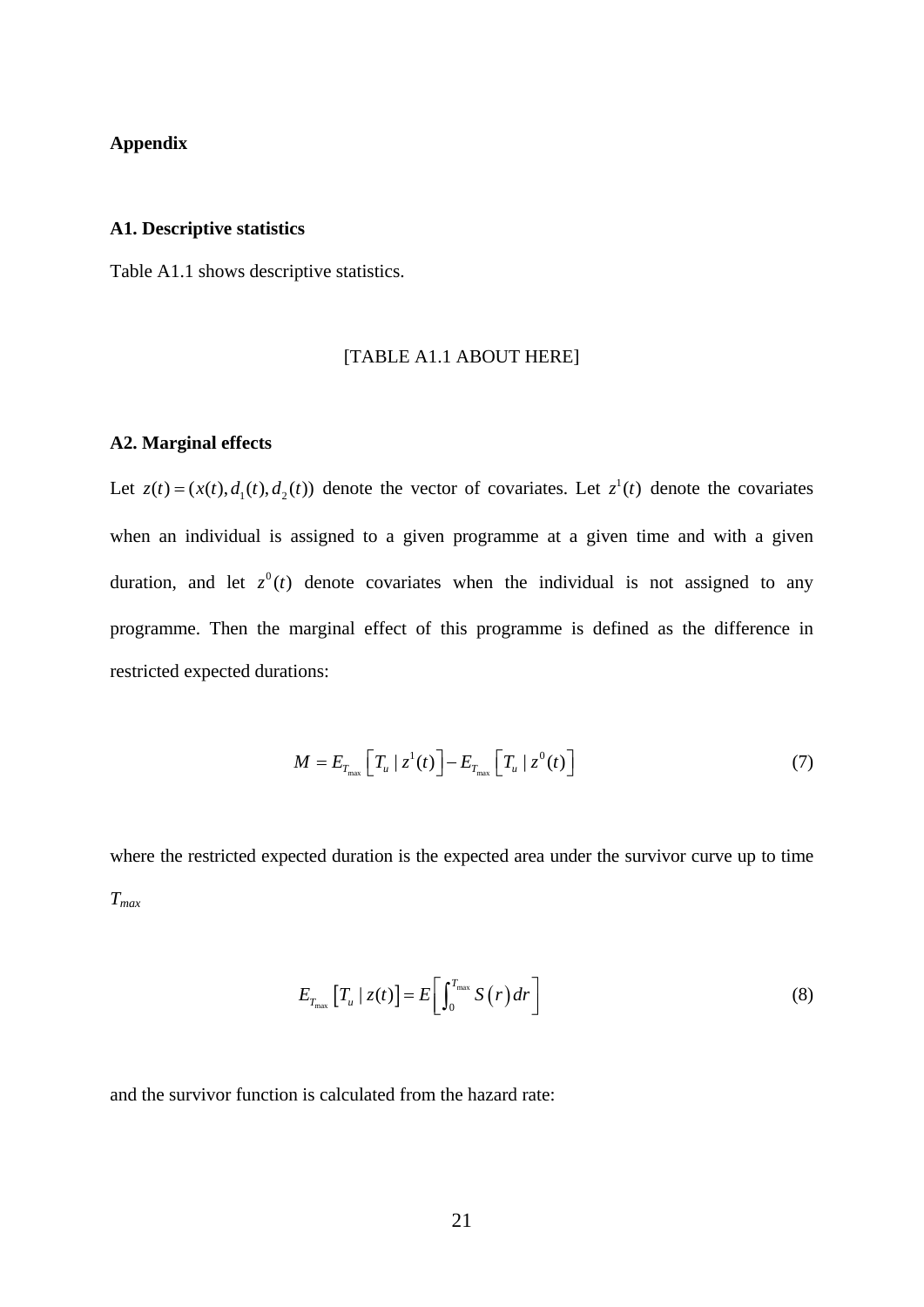$$
S(t) = \exp\left(-\int_0^t \theta_u(s \mid z(s))ds\right).
$$
 (9)

We calculate the marginal effects for a 'reference person'. The characteristics chosen for this person (which affect the size of the marginal effects, but not their sign or statistical significance) are given by the reference categories of each set of categorised variables (female, single, no children, 35-44 years of age, from Iraq, family reunified to a non-refugee, not living in a socially deprived neighbourhood) and by average municipal characteristics (26.1% of the jobs in the municipality require high or medium qualifications, the share of immigrants from non-Western countries is 5.9%, and the unemployment rate is 5.4%).

 Starting time and duration of a given programme vary a lot. Therefore, we calculate 'the' marginal effect of a given programme as an average over several typical variants of the programme defined by starting time and duration. Specifically, we use the following simplifying assumptions. Programme spells may have three different starting times and durations defined by the first, second and third quartile in the observed distributions of starting times and durations. Thus, there are nine different types of a given programme, and it is assumed that each type has equal probability (1/9).

For courses in Danish we calculate separate effects for courses at each of the three different tracks, and it is assumed that immigrants do not switch from one track to another and that courses are followed continuously (i.e. they are not interrupted for some time and then resumed). Immigrants at a given track are assumed to have a constant rate of progression in language skills; three different rates of progression are assumed for each track corresponding to the first, second and third quartile in the observed distributions and the three rates are assumed to have the same probability. Finally, assignment to labour-market programmes and language courses are assumed to be independent. When calculating the overall average marginal effect of labour-market programmes, the different programmes are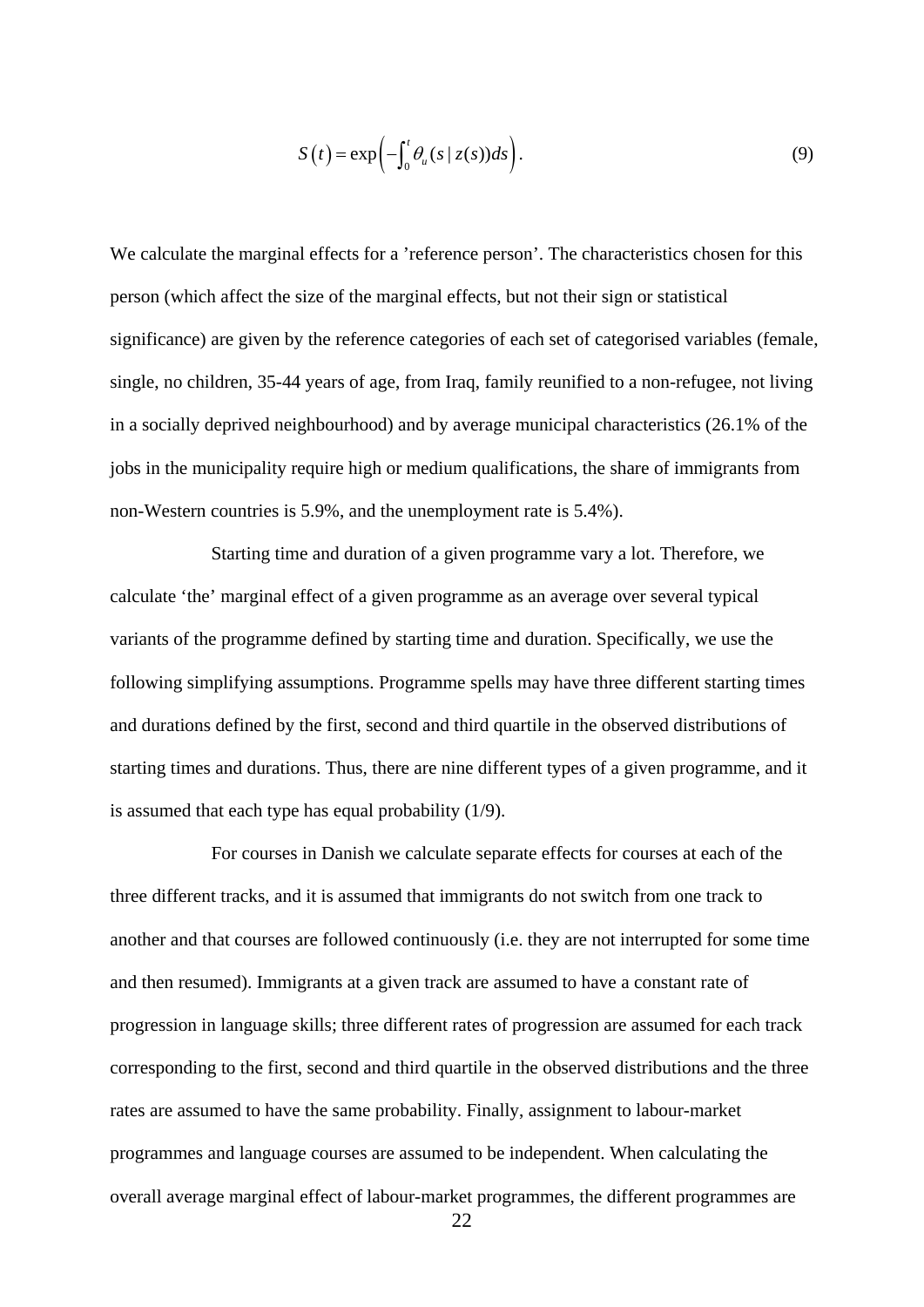weighted according to their frequency in the relevant population; and similarly for language courses.

Table A2.1 shows the characteristics of the synthetic labour-market spells, used to calculate marginal effects, in terms of starting time and duration for each of the two estimation samples (all immigrants, and immigrants initially receiving social assistance, respectively). For instance, in the upper panel of the table (regarding spells for all immigrants), it will be seen that the first, second and third quartile in the distribution of starting times for job training in private firms are 16, 35 and 61 weeks, respectively; and the three quartiles with respect to duration are 14, 26 and 35 weeks, respectively. Similarly, Table A2.2 shows the characteristics of synthetic language courses which also depend on skill progression (measured by the average number of weeks per level of the course). For each of the two estimation samples, our calculations are based on 55 different programme spells (9 for each of the 6 types of programmes and 1 for no programme participation) and 82 different language course spells (27 for each of the 3 tracks, and 1 for not attending any language course). Since all possible combinations of programme and language course spells are considered (to take account of interaction effects), there are  $4510$  ( $55 \times 82$ ) combined programme and language course spells for each estimation sample.

#### [TABLE A2.1 ABOUT HERE]

#### [TABLE A2.2 ABOUT HERE]

Standard errors of the marginal effects are calculated from simulations of the estimated parameters. Given the estimated parameters and their estimated covariance matrix, we draw 500 random parameter vectors, and calculate the marginal effects for each parameter vector.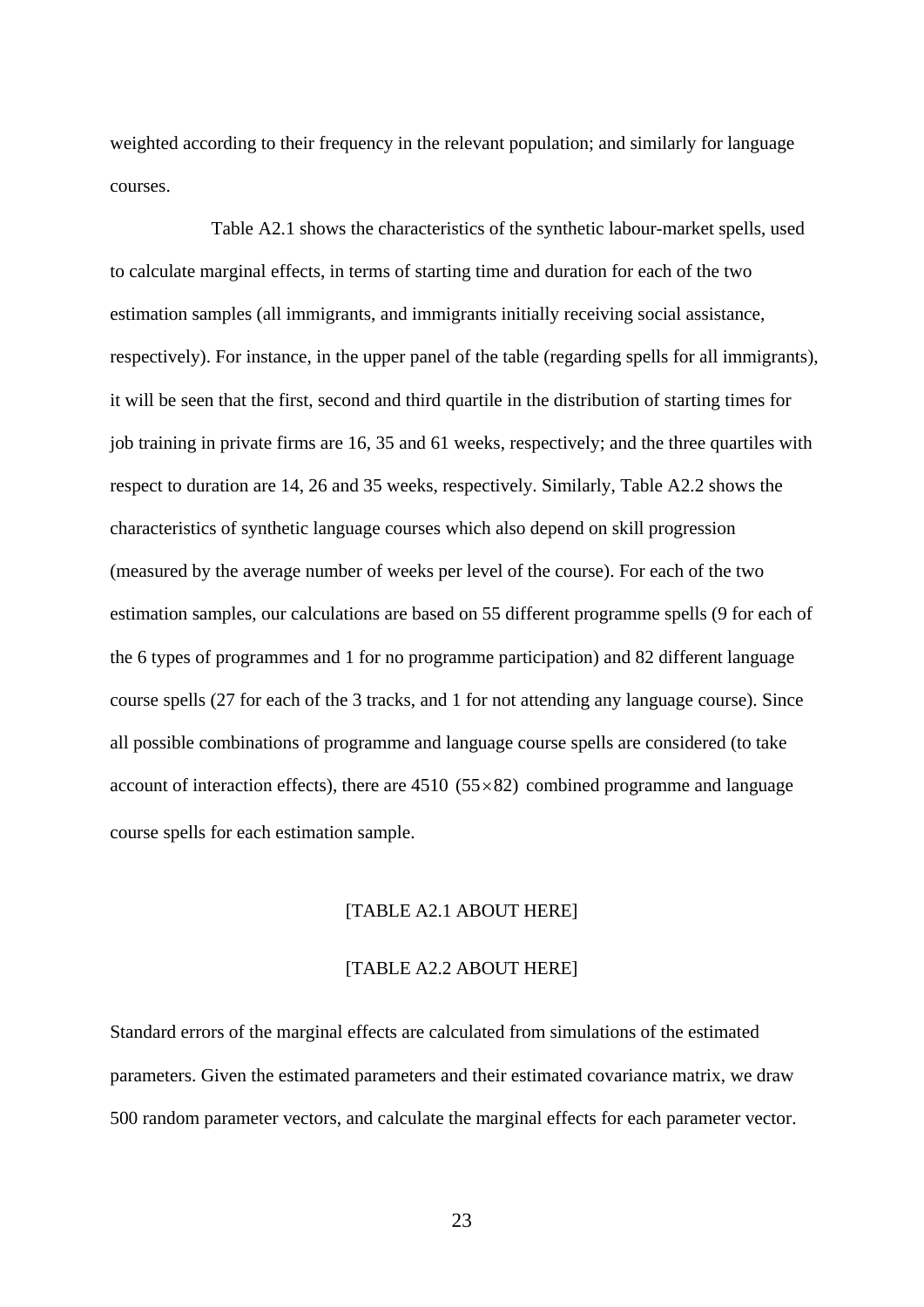The estimated standard errors of the marginal effects are the standard deviations of the 500 calculated marginal effects.

### **A3. Estimation results for controls**

Table A3.1 shows the estimated parameters for controls in the hazard rate to employment.

[TABLE A3.1 ABOUT HERE]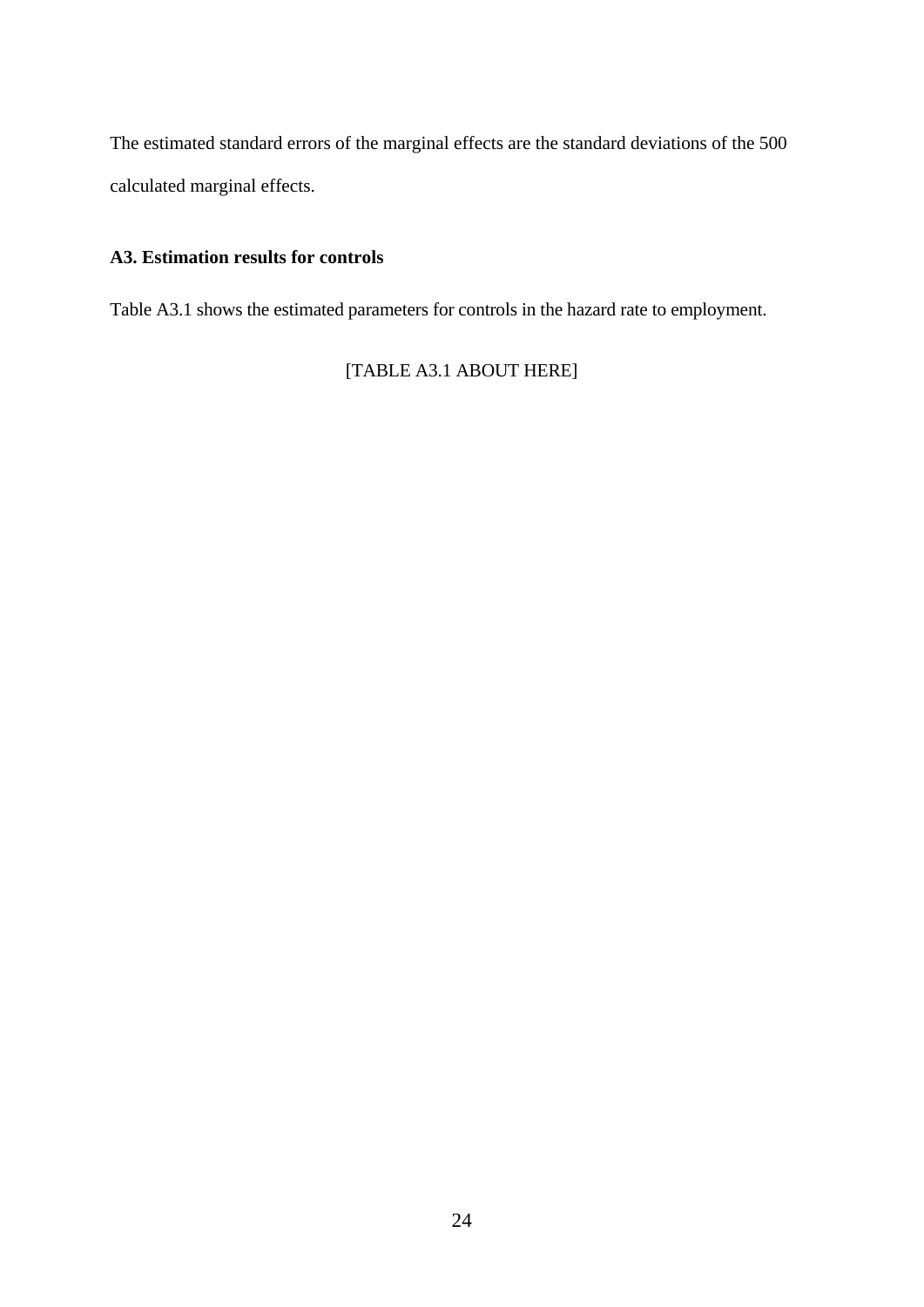#### **References**

Abbring, J.H. and G.J. van den Berg (2003): The non-parametric identification of treatment effects in duration models. *Econometrica* 71(5): 1491-1517.

Abbring, J.H.; G.J. van den Berg and J.C. van Ours (2005): The effect of unemployment insurance sanctions on the transition rate from unemployment to employment. *Economic Journal* 115: 602-630.

Chiswick, B.R. and P.W. Miller (1995): The endogeneity between language and earnings: International analyses. *Journal of Labor Economics* 13(2): 246-288.

Chiswick, B.R. and P.W. Miller (2003): The complementarity of language and other human capital: immigrant earnings in Canada. *Economics of Education Review* 22: 469-480.

Crépon, B.; M. Dejemeppe and M. Gurgand (2005): *Counselling the unemployed: does it lower unemployment duration and recurrence?* IZA Discussion Paper No. 1796, IZA, Bonn.

Heckman, J.J. and B. Singer (1984): A method for minimizing the impact of distributional assumptions in econometric models for duration data. *Econometrica* 52(2): 271-320.

Heckman, J.J.; R.J Lalonde and J.A. Smith (1999): The Economics and Econometrics of ALMP. *Handbook of Labor Economics*, 3: 1865-2097. North-Holland, Amsterdam.

Kluve, J. (2006): *The effectiveness of European active labour market policy*. IZA Discussion Paper No. 2018, IZA, Bonn.

Kluve, J. and C.M. Schmidt (2002): Can training and employment subsidies combat European unemployment? *Economic Policy* 35: 409-448.

Kluve, J.; H. Schneider, A. Uhlendorff and Z. Zhao (2007): *Evaluating continuous training programs using the generalized propensity score*. IZA Discussion Paper No. 3255, IZA, Bonn.

Lalive, R.; J.C. van Ours and J. Zweimüller (2005): The effect of benefit sanctions on the duration of unemployment. *Journal of the European Economic Association* 3(6): 1-32.

Lalive, R.; J.C. van Ours and J. Zweimüller (2008): The impact of active labour market programmes on the duration of unemployment in Switzerland. *Economic Journal* 118: 235-257.

Lechner, M; R. Miquel and C. Wunch (2004): *Long-run effects of public sector sponsored training in West Germany*. IZA Discussion Paper No. 1443, IZA, Bonn.

OECD (2005): *Trends in International Migration*. Annual Report, 2004 Edition.

Pedersen, P.J. (2005) Migration in a Scandinavian welfare state: The recent Danish experience. In Zimmerman, K.F. (ed.) *European Migration*. Oxford University Press, Oxford.

Richardson, K. and G.J. van den Berg (2001): The effect of vocational employment training on the individual transition rate from unemployment to work. *Swedish Economic Policy Review* 8(2): 175-213.

Rosholm, M. and M. Svarer (2008): Estimating the Threat Effect of Active Labour Market Programmes. *Scandinavian Journal of Economics* (forthcoming).

Stanley, M.; L. Katz and A. Krueger (1999): *Impacts of Employment and Training Programmes: The American Experience*. Draft, Harvard University.

van den Berg, G.J. (2001): Duration models: specification, identification, and multiple durations. In Heckman, J.J. and E. Leamer (eds.): *Handbook of Econometrics, Volume V*. North-Holland, Amsterdam.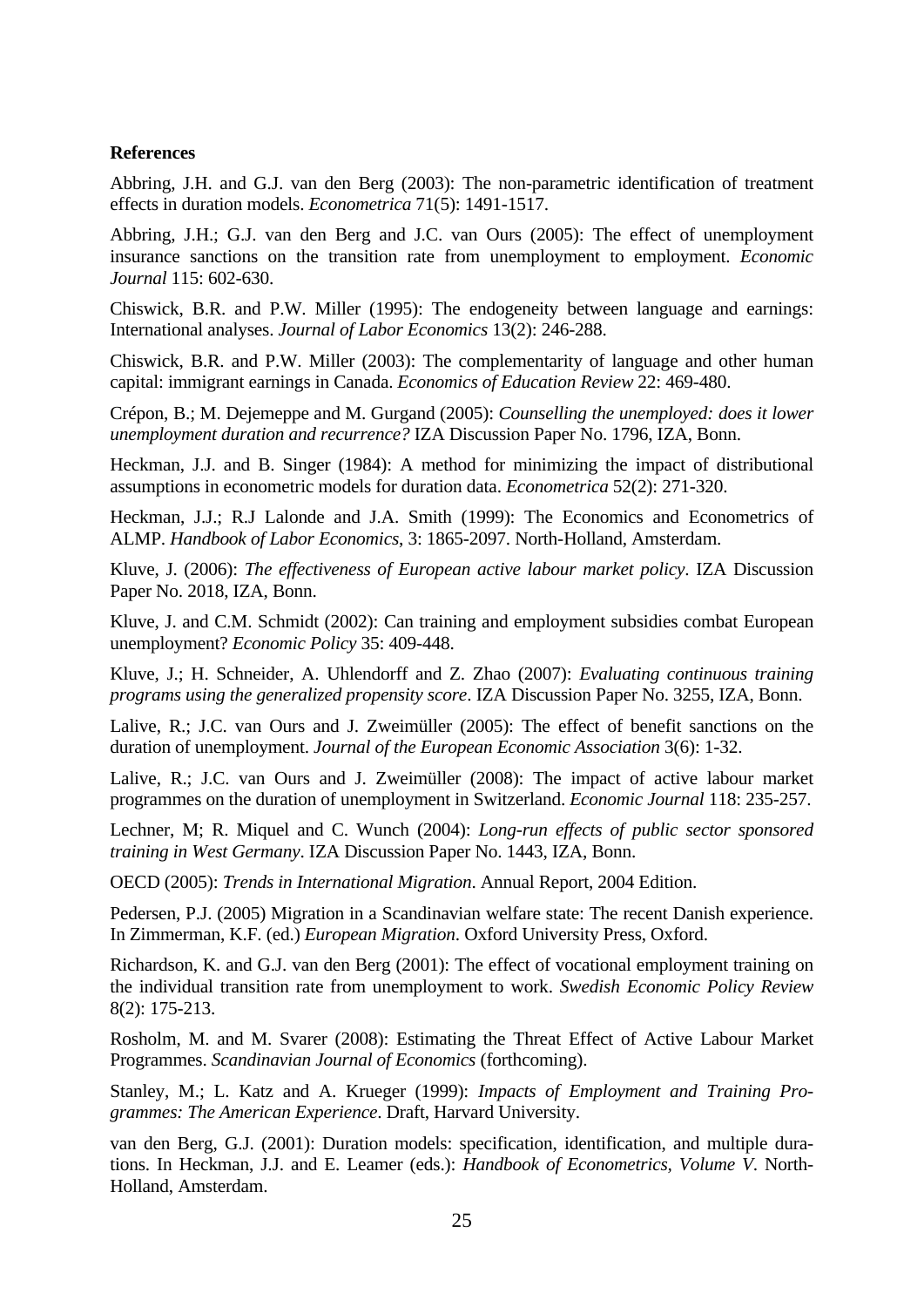van den Berg, G.J.; B. van der Klaauw and J.C. van Ours (2004): Punitive sanctions and the transition rate from welfare to work. *Journal of Labor Economics* 22(1): 211-241.

Wadensjö, E. (2001): Immigration, the labour market, and public finances in Denmark. *Swedish Economic Policy Review* 7(2): 59-84.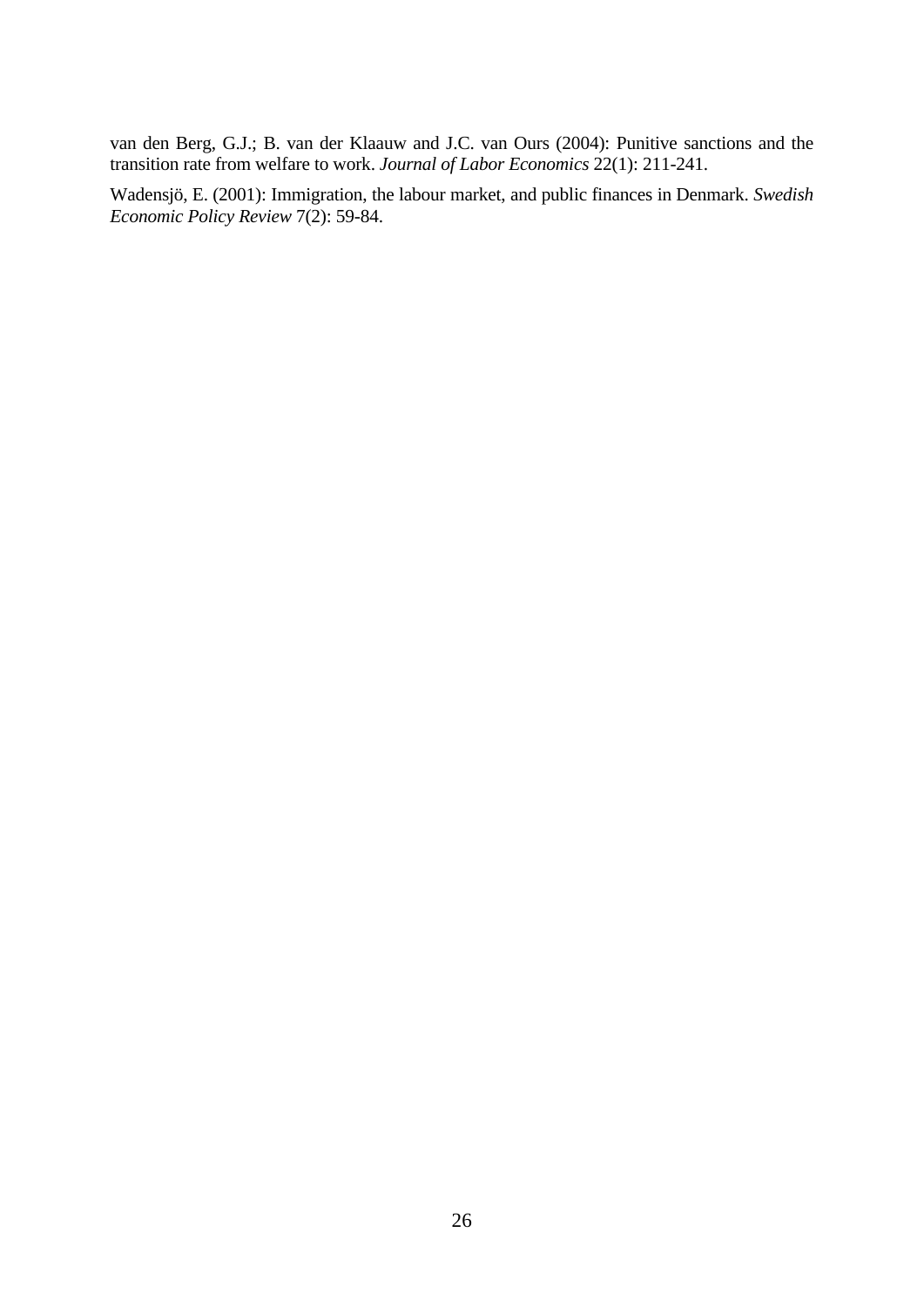Table 1. Number of immigrants having participated in language courses and labour-market programmes, by track of language courses and type of programmes: All immigrants and the sub-sample receiving social assistance initially (at the time of residence permit)

|                              |        | All immigrants            |                             |        | Receiving social assistance |                             |  |  |  |  |  |
|------------------------------|--------|---------------------------|-----------------------------|--------|-----------------------------|-----------------------------|--|--|--|--|--|
|                              | Number | Per cent of<br>immigrants | Per cent of<br>participants | Number | Per cent of<br>immigrants   | Per cent of<br>participants |  |  |  |  |  |
| Language courses             |        |                           |                             |        |                             |                             |  |  |  |  |  |
| Track 1                      | 2655   | 12.3                      | 17.9                        | 2192   | 16.0                        | 20.9                        |  |  |  |  |  |
| Track 2                      | 5449   | 25.3                      | 36.7                        | 4137   | 30.1                        | 39.5                        |  |  |  |  |  |
| Track 3                      | 6733   | 31.2                      | 45.4                        | 4151   | 30.2                        | 39.6                        |  |  |  |  |  |
| All participants             | 14837  | 68.8                      | 100.0                       | 10480  | 76.3                        | 100.0                       |  |  |  |  |  |
| Non-participants             | 6731   | 31.2                      |                             | 3254   | 23.7                        |                             |  |  |  |  |  |
| Total                        | 21568  | 100.0                     |                             | 13734  | 100.0                       |                             |  |  |  |  |  |
|                              |        |                           |                             |        |                             |                             |  |  |  |  |  |
| ALMPs                        |        |                           |                             |        |                             |                             |  |  |  |  |  |
| Employment with wage subsidy | 167    | 0.8                       | 2.1                         | 155    | 1.1                         | 2.1                         |  |  |  |  |  |
| Direct employment programme  | 1656   | 7.7                       | 21.2                        | 1593   | 11.6                        | 22.1                        |  |  |  |  |  |
| Education and training       | 1402   | 6.5                       | 17.9                        | 1272   | 9.3                         | 17.6                        |  |  |  |  |  |
| Mixed special programmes     | 2701   | 12.5                      | 34.6                        | 2492   | 18.1                        | 34.6                        |  |  |  |  |  |
| Counselling and upgrading    | 1182   | 5.5                       | 15.1                        | 1018   | 7.4                         | 14.1                        |  |  |  |  |  |
| Special employment programme | 709    | 3.3                       | 9.1                         | 682    | 5.0                         | 9.5                         |  |  |  |  |  |
| All participants             | 7817   | 36.2                      | 100.0                       | 7212   | 52.5                        | 100.0                       |  |  |  |  |  |
| Non-participants             | 13751  | 63.8                      |                             | 6522   | 47.5                        |                             |  |  |  |  |  |
| Total                        | 21568  | 100.0                     |                             | 13734  | 100.0                       |                             |  |  |  |  |  |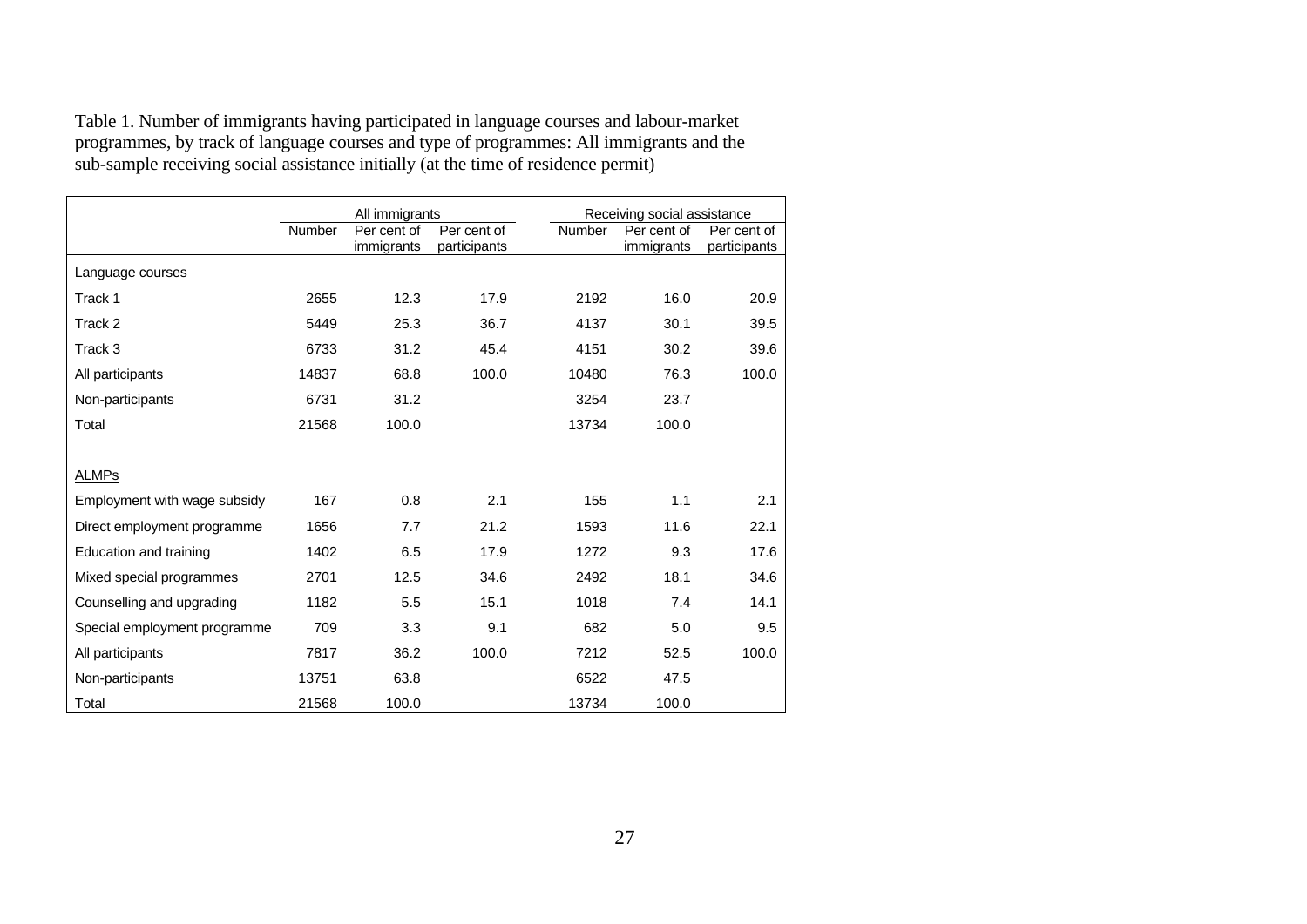Table 2. Estimation results: The effects of language courses, language skills and participation in labour-market programmes on the hazard rate to employment for two different samples: all immigrants, and immigrants receiving social assistance benefits

|                                             |          |                  | All immigrants |                     |          | Immigrants receiving social assistance |          |           |          |           |          |            |  |
|---------------------------------------------|----------|------------------|----------------|---------------------|----------|----------------------------------------|----------|-----------|----------|-----------|----------|------------|--|
|                                             | Model 1  |                  | Model 2        |                     | Model 3  |                                        | Model 1  |           | Model 2  |           | Model 3  |            |  |
|                                             | Coeff.   | <b>SE</b>        | Coeff.         | <b>SE</b>           | Coeff.   | <b>SE</b>                              | Coeff.   | <b>SE</b> | Coeff.   | <b>SE</b> | Coeff.   | <b>SE</b>  |  |
| Danish language courses and skills:         |          |                  |                |                     |          |                                        |          |           |          |           |          |            |  |
| Participates in language courses            | $-0.589$ | 0.049<br>$\star$ | $-0.590$       | $\star$<br>0.049    |          |                                        | $-0.756$ | 0.083     | $-0.744$ | $*$ 0.085 |          |            |  |
| Has participated in courses                 | 0.169    | 0.051<br>$\star$ | 0.162          | $*$ 0.051           |          |                                        | 0.232    | $*$ 0.079 | 0.237    | $*$ 0.081 |          |            |  |
| Initial proficiency in Danish               | 0.324    | $\star$<br>0.032 | 0.301          | $*$ 0.032           | 0.432    | 0.046                                  | 0.453    | $*$ 0.044 | 0.449    | $*$ 0.045 | 0.495    | *<br>0.062 |  |
| Progression in proficiency                  | 0.318    | 0.036            | 0.334          | 0.037               | 0.364    | $*$ 0.039                              | 0.386    | $*$ 0.058 | 0.378    | $*$ 0.058 | 0.388    | 0.062      |  |
| Participates on track 1 of language courses |          |                  |                |                     | $-0.939$ | $\star$<br>0.093                       |          |           |          |           | $-1.351$ | *<br>0.147 |  |
| Participates on track 2 of language courses |          |                  |                |                     | $-0.574$ | $* 0.061$                              |          |           |          |           | $-0.644$ | *<br>0.099 |  |
| Participates on track 3 of language courses |          |                  |                |                     | $-0.550$ | 0.057                                  |          |           |          |           | $-0.575$ | 0.098<br>* |  |
| Has participated on track 1                 |          |                  |                |                     | $-0.311$ | 0.095                                  |          |           |          |           | $-0.578$ | 0.144      |  |
| Has participated on track 2                 |          |                  |                |                     | 0.054    | 0.063                                  |          |           |          |           | 0.129    | 0.094      |  |
| Has participated on track 3                 |          |                  |                |                     | 0.078    | 0.059                                  |          |           |          |           | 0.198    | 0.091<br>* |  |
| Active labour-market programmes:            |          |                  |                |                     |          |                                        |          |           |          |           |          |            |  |
| Participates (lock-in effect)               | $-0.847$ | 0.083<br>*       |                |                     |          |                                        | $-0.478$ | 0.116     |          |           |          |            |  |
| Has participated (programme effect)         | $-0.164$ | 0.095            |                |                     |          |                                        | 0.141    | 0.136     |          |           |          |            |  |
| Lock-in effects:                            |          |                  |                |                     |          |                                        |          |           |          |           |          |            |  |
| Employment with wage subsidy                |          |                  | 0.152          | 0.265               | 0.282    | 0.282                                  |          |           | 0.442    | 0.299     | 0.567    | 0.335      |  |
| Direct employment programme                 |          | $\blacksquare$   | $-0.529$       | 0.156               | $-0.184$ | 0.172                                  |          |           | $-0.727$ | 0.175     | $-0.304$ | 0.200      |  |
| Education and training                      |          | $\mathbf{r}$     | $-0.138$       | 0.171               | $-0.134$ | 0.182                                  |          |           | $-0.362$ | $*$ 0.169 | $-0.125$ | 0.205      |  |
| Mixed special programmes                    |          | $\blacksquare$   | $-0.803$       | 0.101<br>$^{\star}$ | $-0.444$ | 0.115                                  |          |           | $-0.270$ | 0.139     | 0.060    | 0.150      |  |
| Counselling and upgrading                   |          | $\blacksquare$   | $-1.228$       | 0.143               | $-1.138$ | 0.178                                  |          |           | $-0.564$ | $*$ 0.194 | $-0.335$ | 0.207      |  |
| Special employment programme                |          |                  | $-0.364$       | 0.177               | $-0.159$ | 0.230                                  |          |           | $-0.679$ | $*$ 0.211 | $-0.550$ | 0.244<br>* |  |
| Programme effects:                          |          |                  |                |                     |          |                                        |          |           |          |           |          |            |  |
| Employment with wage subsidy                |          |                  | 0.875          | 0.363               | 0.799    | 0.360                                  |          |           | 1.372    | 0.403     | 1.352    | 0.416      |  |
| Direct employment programme                 |          |                  | 0.280          | 0.185               | 0.159    | 0.182                                  |          |           | $-0.045$ | 0.214     | $-0.021$ | 0.212      |  |
| Education and training                      |          |                  | 0.243          | 0.190               | $-0.122$ | 0.170                                  |          |           | $-0.082$ | 0.198     | $-0.045$ | 0.193      |  |
| Mixed special programmes                    |          |                  | $-0.087$       | 0.124               | $-0.206$ | 0.126                                  |          |           | 0.255    | 0.160     | 0.237    | 0.161      |  |
| Counselling and upgrading                   |          |                  | $-0.328$       | 0.167               | $-0.447$ | 0.182                                  |          |           | 0.290    | 0.226     | 0.273    | 0.228      |  |
| Special employment programme                |          |                  | 0.608          | 0.178               | 0.597    | $*$ 0.185                              |          |           | 0.199    | 0.211     | 0.227    | 0.212      |  |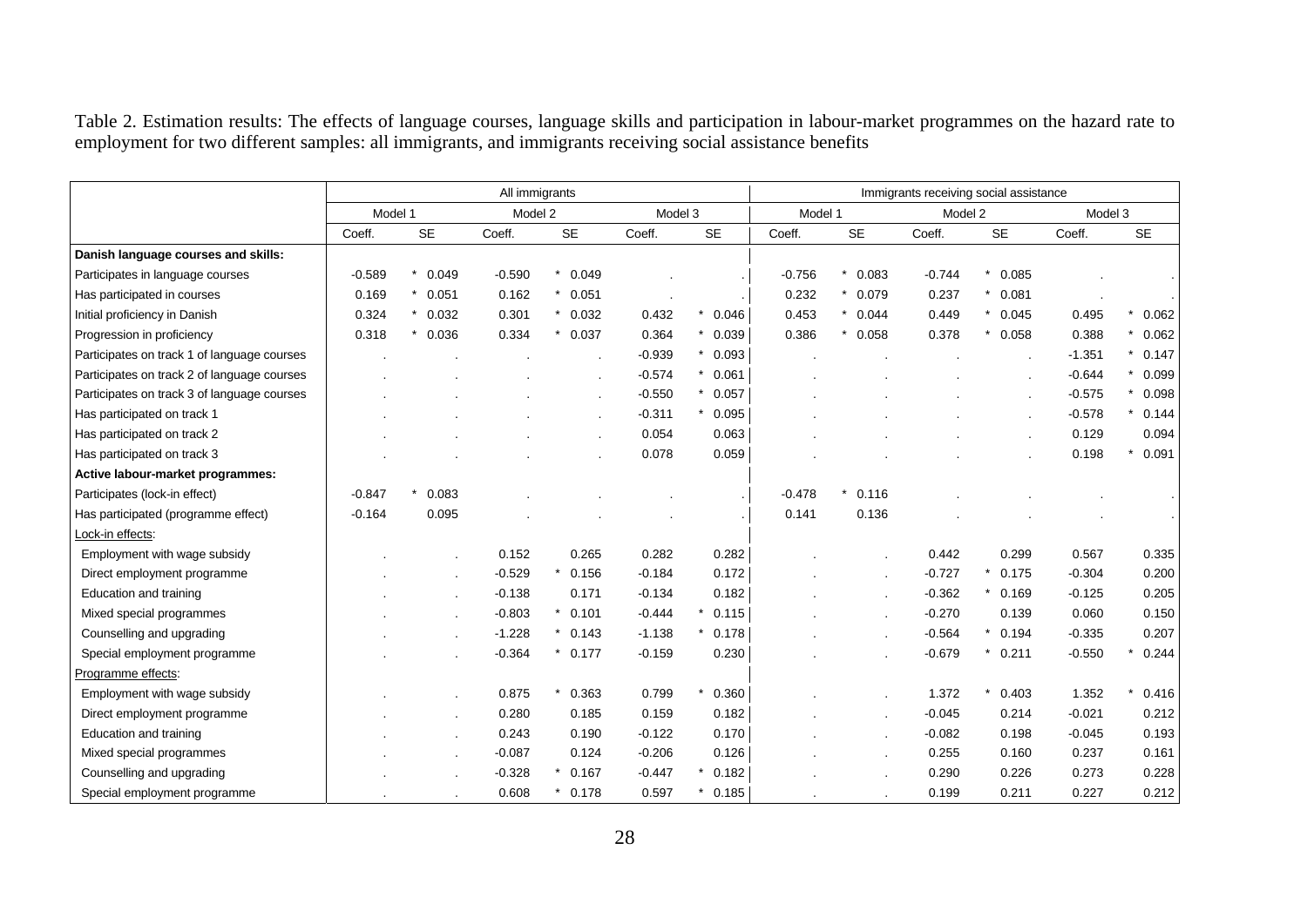|                                                                                                          |        |           | All immigrants |             |          | Immigrants receiving social assistance |         |           |         |                          |          |           |  |
|----------------------------------------------------------------------------------------------------------|--------|-----------|----------------|-------------|----------|----------------------------------------|---------|-----------|---------|--------------------------|----------|-----------|--|
|                                                                                                          |        | Model 1   |                | Model 2     | Model 3  |                                        | Model 1 |           | Model 2 |                          | Model 3  |           |  |
|                                                                                                          | Coeff. | <b>SE</b> | Coeff.         | <b>SE</b>   | Coeff.   | <b>SE</b>                              | Coeff.  | <b>SE</b> | Coeff.  | <b>SE</b>                | Coeff.   | <b>SE</b> |  |
| Lock-in interaction effects: participating in<br>labour-market programmes and Danish<br>language courses |        |           |                |             |          |                                        |         |           |         |                          |          |           |  |
| Employment with wage subsidy                                                                             |        |           |                | <b>1999</b> | $-1.269$ | 0.901                                  |         |           |         | $\sim$                   | $-0.907$ | 1.009     |  |
| Direct employment programme                                                                              |        |           |                | . .         | $-1.102$ | 0.272                                  |         |           |         | $\overline{\phantom{a}}$ | $-1.013$ | 0.290     |  |
| Education and training                                                                                   |        |           |                |             | $-0.706$ | 0.241                                  |         |           |         |                          | $-0.458$ | 0.270     |  |
| Mixed special programmes                                                                                 |        |           |                |             | $-1.107$ | 0.179                                  |         |           |         |                          | $-0.933$ | 0.199     |  |
| Counselling and upgrading                                                                                |        |           |                | <b>1999</b> | $-0.585$ | 0.272                                  |         |           |         | $\cdot$                  | $-0.815$ | 0.327     |  |
| Special employment programme                                                                             |        |           |                |             | $-0.423$ | 0.320                                  | $\cdot$ |           |         | $\cdot$                  | $-0.234$ | 0.333     |  |

Note: The symbol \* indicates significance at the 5% level. Parameter estimates for other explanatory variables are shown in the Appendix, Table A3.1. Coefficients of the nine duration dependent constant terms of the baseline hazard are not shown. There are observations for 21,568 immigrants in the first three estimations, and 13,734 in the last three.

The coefficient of participating in Danish language courses on track 1 depends on the scaling of the variable for initial proficiency in Danish (see Figure 1); therefore, we have subtracted two times the coefficient of initial proficiency in Danish from the coefficient of track 1.

Two linear restrictions are imposed on the parameters of model 3: The difference between the coefficients of 'Participates on track j of language courses' and 'Has participated on track j' are equal for  $j=1,2,3$ .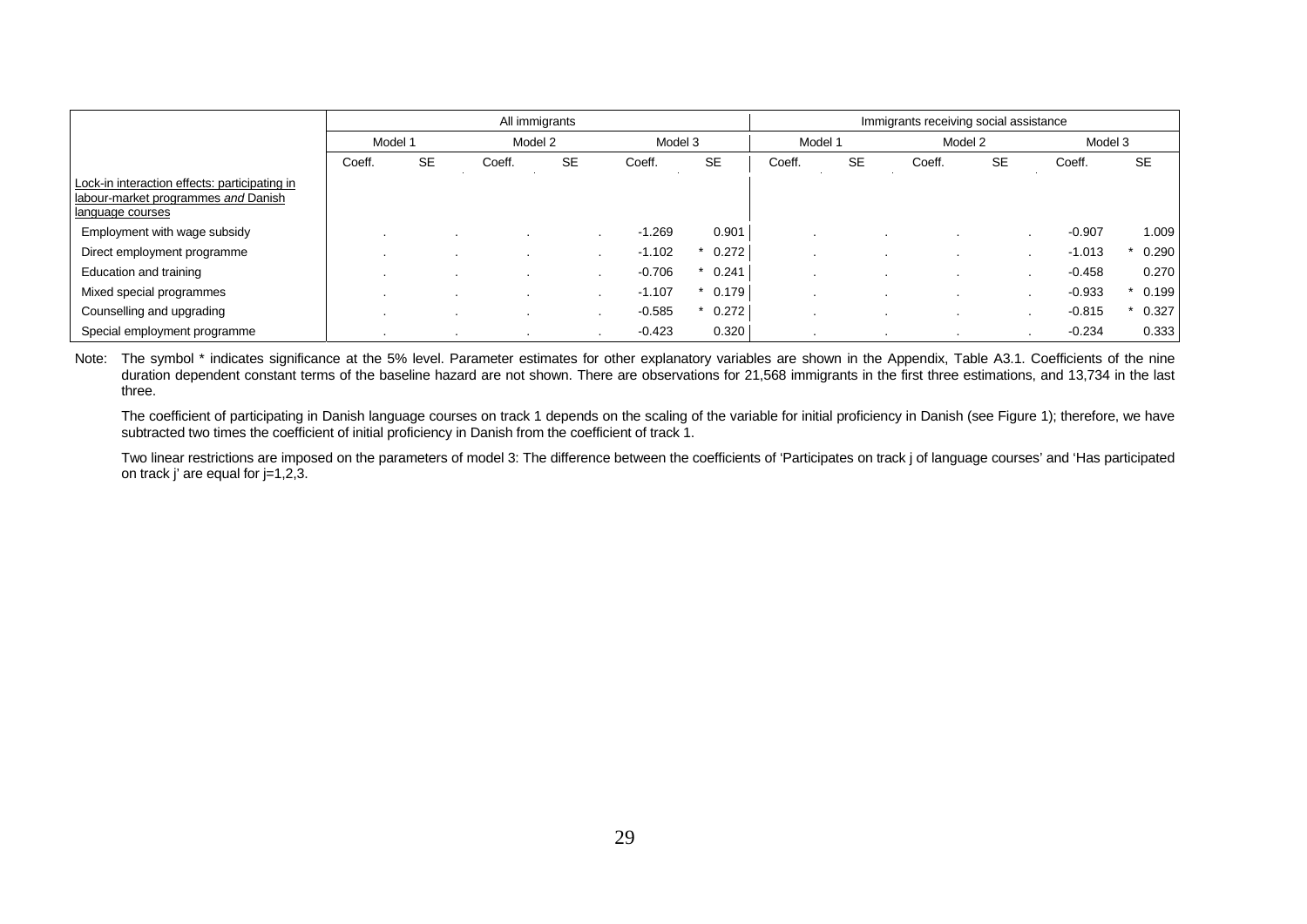Table 3. Marginal effects of labour-market programmes: Change in restricted mean duration to employment over a four-year period (measured in weeks)

|                               |          | Sample of immigrants |          |                             |
|-------------------------------|----------|----------------------|----------|-----------------------------|
|                               | All      |                      |          | Receiving social assistance |
|                               | Model 2  | Model 3              | Model 2  | Model 3                     |
|                               |          |                      |          |                             |
| Labour-market programmes, all | (1.6)    | 4.7                  | $(-1.0)$ | $(-0.9)$                    |
| Employment with wage subsidy  | $-15.8$  | $-13.9$              | $-24.3$  | $-23.4$                     |
| Direct employment programme   | $(-1.8)$ | (0.2)                | (2.6)    | (2.2)                       |
| Education and training        | $(-3.8)$ | (4.5)                | (2.1)    | (1.6)                       |
| Mixed special programmes      | 5.9      | 7.9                  | $(-2.7)$ | (2.2)                       |
| Counselling and upgrading     | 11.9     | 14.5                 | $(-2.7)$ | (2.3)                       |
| Special employment programme  | $-8.7$   | $-8.9$               | $(-0.8)$ | (1.1)                       |

Note: The calculation of marginal effects is described in the Appendix. Marginal effects in parentheses are not significant at the 5% level.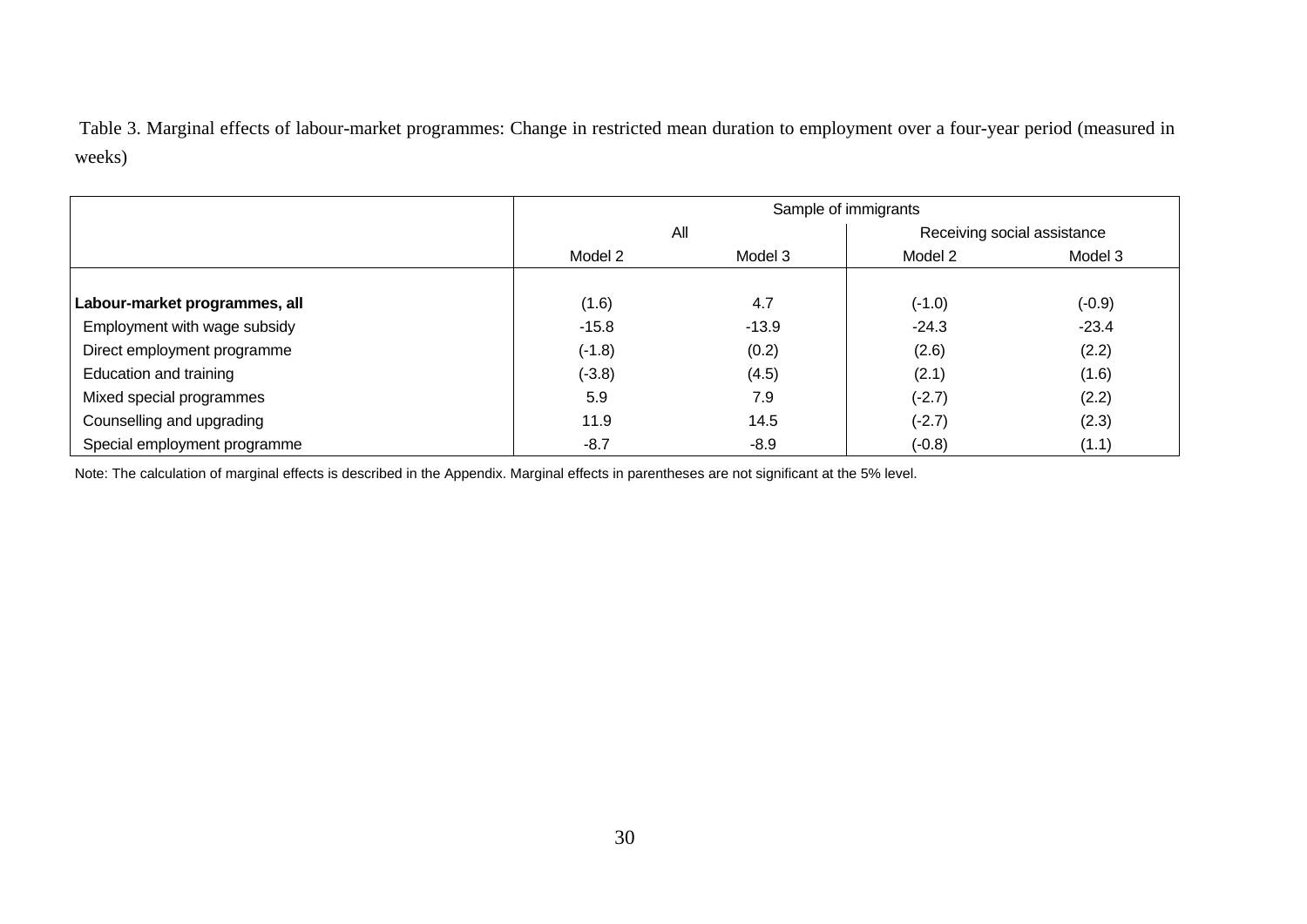## Table A1.1. Descriptive statistics for controls

|                                                   |               | All immigrants |          |      | Immigrants<br>receiving social assistance |               |          |      |  |  |
|---------------------------------------------------|---------------|----------------|----------|------|-------------------------------------------|---------------|----------|------|--|--|
|                                                   | Mean          | <b>SD</b>      | Min.     | Max. | Mean                                      | <b>SD</b>     | Min.     | Max. |  |  |
| Male without children                             |               | 0.3080 0.4617  | 0        | 1    |                                           | 0.3581 0.4795 | 0        |      |  |  |
| Female * (0-2-year-old children)                  |               | 0.0881 0.2834  | 0        | 1    |                                           | 0.0918 0.2888 | 0        |      |  |  |
| Female * (3-6-year-old children)                  |               | 0.0930 0.2905  | 0        | 1    |                                           | 0.1227 0.3281 | 0        |      |  |  |
| Female * (Number of children)                     |               | 0.4880 1.1008  | 0        | 10   |                                           | 0.6065 1.2538 | 0        | 10   |  |  |
| Male * (0-2-year-old children)                    |               | 0.0513 0.2206  | 0        | 1    |                                           | 0.0639 0.2446 | 0        | 1    |  |  |
| Male * (3-6-year-old children)                    |               | 0.0556 0.2292  | 0        | 1    |                                           | 0.0745 0.2626 | 0        | 1    |  |  |
| Male * (Number of children)                       |               | 0.2817 0.8763  | 0        | 10   |                                           | 0.3587 0.9898 | 0        | 10   |  |  |
| 16-24 years of age                                |               | 0.2641 0.4409  | $\Omega$ | 1    |                                           | 0.2088 0.4065 | $\Omega$ | 1    |  |  |
| 25-34 years of age                                |               | 0.4388 0.4963  | 0        | 1    |                                           | 0.4503 0.4975 | 0        | 1    |  |  |
| 45-64 years of age                                |               | 0.0892 0.2850  | 0        | 1    |                                           | 0.1060 0.3079 | 0        | 1    |  |  |
| Married to a non-immigrant                        |               | 0.2342 0.4235  | 0        | 1    |                                           | 0.0955 0.2940 | $\Omega$ |      |  |  |
| Married to an immigrant                           |               | 0.4554 0.4980  | 0        | 1    |                                           | 0.5246 0.4994 | 0        |      |  |  |
| Married to a 2 <sup>nd</sup> generation immigrant | 0.0445 0.2061 |                | 0        | 1    |                                           | 0.0226 0.1485 | 0        |      |  |  |
| From former Yugoslavia                            | 0.0818 0.2741 |                | 0        | 1    |                                           | 0.0915 0.2883 | 0        | 1    |  |  |
| From Afghanistan                                  |               | 0.1183 0.3230  | 0        | 1    |                                           | 0.1713 0.3768 | 0        |      |  |  |
| From Turkey                                       |               | 0.0777 0.2676  | 0        | 1    |                                           | 0.0408 0.1979 | 0        |      |  |  |
| From Somalia                                      |               | 0.0750 0.2634  | 0        | 1    |                                           | 0.1081 0.3106 | 0        |      |  |  |
| From Iran                                         |               | 0.0349 0.1836  | 0        | 1    |                                           | 0.0402 0.1964 | 0        | 1    |  |  |
| From other Asian countries                        | 0.2001 0.4001 |                | 0        | 1    |                                           | 0.1240 0.3296 | 0        |      |  |  |
| From other African countries                      |               | 0.0735 0.2610  | 0        | 1    |                                           | 0.0596 0.2367 | 0        |      |  |  |
| From other countries                              |               | 0.1414 0.3484  | 0        | 1    |                                           | 0.0746 0.2627 | 0        |      |  |  |
| Got residence permit in 2000                      |               | 0.3508 0.4772  | 0        | 1    |                                           | 0.3459 0.4757 | 0        |      |  |  |
| Got residence permit in 2002                      |               | 0.2568 0.4369  | 0        | 1    |                                           | 0.2291 0.4203 | 0        | 1    |  |  |
| Refugee                                           |               | 0.3527 0.4778  | 0        | 1    |                                           | 0.5226 0.4995 | 0        | 1    |  |  |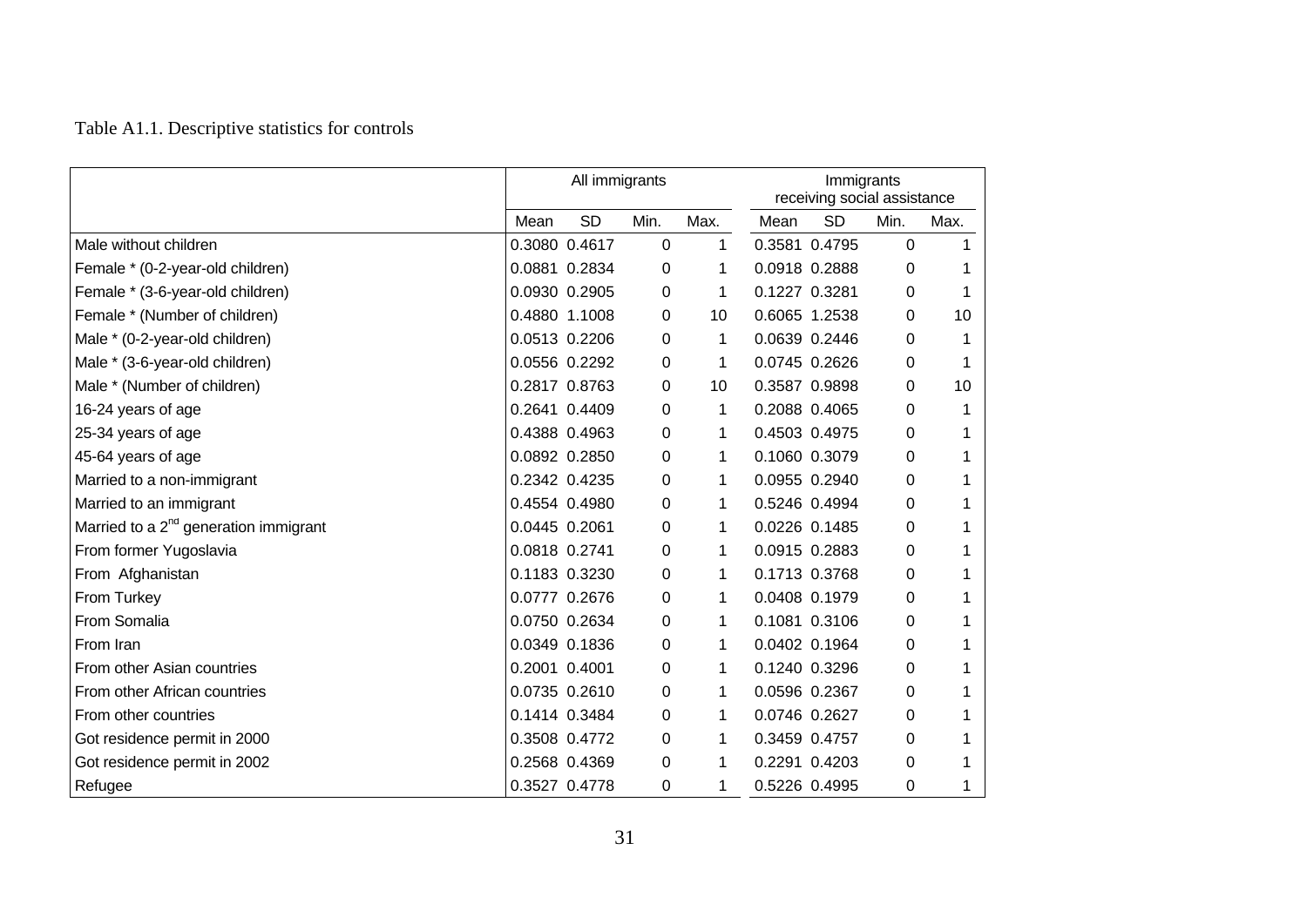|                                                                                            |               |                             | All immigrants |      | Immigrants<br>receiving social assistance |                             |      |      |  |
|--------------------------------------------------------------------------------------------|---------------|-----------------------------|----------------|------|-------------------------------------------|-----------------------------|------|------|--|
|                                                                                            | Mean          | SD.                         | Min.           | Max. | Mean                                      | <b>SD</b>                   | Min. | Max. |  |
| Convention refugee                                                                         |               | 0.0378 0.1908               | 0              |      | 0.0545 0.2271                             |                             | 0    |      |  |
| Family reunified to a refugee                                                              | 0.1897 0.3921 |                             | 0              |      |                                           | 0.2557 0.4363               | 0    |      |  |
| Share of jobs in municipality requiring high qualifications                                |               | 0.2793 0.0815 0.0963 0.4553 |                |      |                                           | 0.2613 0.0784 0.0963 0.4553 |      |      |  |
| Share of immigrants from non-Western countries in municipality 0.0719 0.0553 0.0099 0.2431 |               |                             |                |      |                                           | 0.0566 0.0465 0.0099 0.2431 |      |      |  |
| Unemployment rate in municipality                                                          |               | 0.0605 0.0157 0.0286 0.1454 |                |      |                                           | 0.0593 0.0163 0.0286 0.1250 |      |      |  |
| Lives in socially deprived housing                                                         |               | 0.0390 0.1936               | 0              |      |                                           | 0.0359 0.1860               | 0    |      |  |
| 1-4 yearly visits to doctors                                                               |               | 0.3882 0.4873               | $\Omega$       |      |                                           | 0.3785 0.4850               | 0    |      |  |
| 5-9 yearly visits to doctors                                                               |               | 0.1651 0.3713               | 0              |      |                                           | 0.1793 0.3836               | 0    |      |  |
| More than 9 yearly visits to doctors                                                       | 0.0851 0.2791 |                             | 0              |      |                                           | 0.1025 0.3033               | 0    |      |  |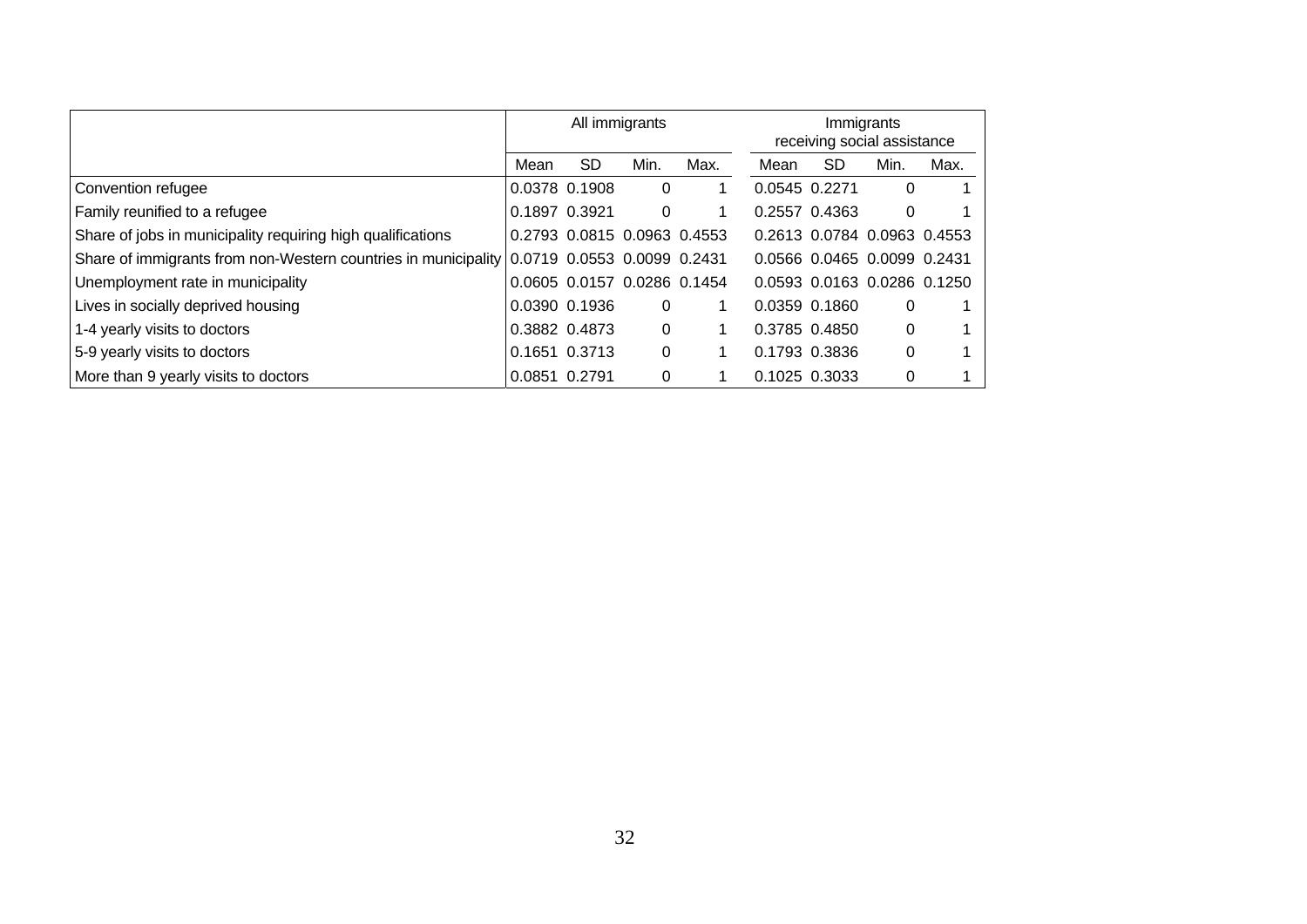|                                                  | Weight |                |                      |    |       | Start of programme spell Duration of programme |           |  |  |  |
|--------------------------------------------------|--------|----------------|----------------------|----|-------|------------------------------------------------|-----------|--|--|--|
|                                                  | %      | Early          | Median Late          |    | Short | Median Long                                    |           |  |  |  |
| <b>Model for all immigrants</b>                  |        |                |                      |    |       |                                                |           |  |  |  |
| Not participating in ALMP                        | 63.8   |                |                      |    |       |                                                | $\bullet$ |  |  |  |
| Participating, all                               | 36.2   | 6              | 17                   | 40 | 16    | 30                                             | 52        |  |  |  |
| Employment with wage subsidy                     | 0.8    | 16             | 35                   | 61 | 14    | 26                                             | 35        |  |  |  |
| Direct employment programme                      | 7.7    | 9              | 24                   | 49 | 17    | 30                                             | 52        |  |  |  |
| <b>Education</b> and training                    | 6.5    | 5              | 13                   | 32 | 15    | 26                                             | 48        |  |  |  |
| Mixed special programmes                         | 12.5   | 7              | 16                   | 36 | 18    | 31                                             | 52        |  |  |  |
| Counselling and upgrading                        | 5.5    | $\overline{4}$ | 8                    | 22 | 13    | 31                                             | 52        |  |  |  |
| Special employment programme                     | 3.3    | 13             | 35                   | 57 | 13    | 25                                             | 43        |  |  |  |
| Model for immigrants receiving social assistance |        |                |                      |    |       |                                                |           |  |  |  |
| Not participating in ALMP                        | 47.5   |                | $\ddot{\phantom{0}}$ |    |       |                                                |           |  |  |  |
| Participating, all                               | 52.5   | 6              | 16                   | 39 | 17    | 30                                             | 52        |  |  |  |
| Employment with wage subsidy                     | 1.1    | 15             | 34                   | 61 | 14    | 26                                             | 35        |  |  |  |
| Direct employment programme                      | 11.6   | 9              | 22                   | 48 | 17    | 30                                             | 52        |  |  |  |
| Education and training                           | 9.3    | $\overline{4}$ | 12                   | 30 | 17    | 26                                             | 48        |  |  |  |
| Mixed special programmes                         | 18.1   | 6              | 15                   | 35 | 18    | 31                                             | 52        |  |  |  |
| Counselling and upgrading                        | 7.4    | 4              | 8                    | 18 | 13    | 34                                             | 52        |  |  |  |
| Special employment programme                     | 5.0    | 13             | 34                   | 56 | 13    | 25                                             | 44        |  |  |  |

Table A2.1 Characteristics of ALMP spells used to calculate marginal effects: Time of programme start and time spent in the programme (in weeks)

Note: Time of programme start and duration are first, second and third quartile in the relevant distribution.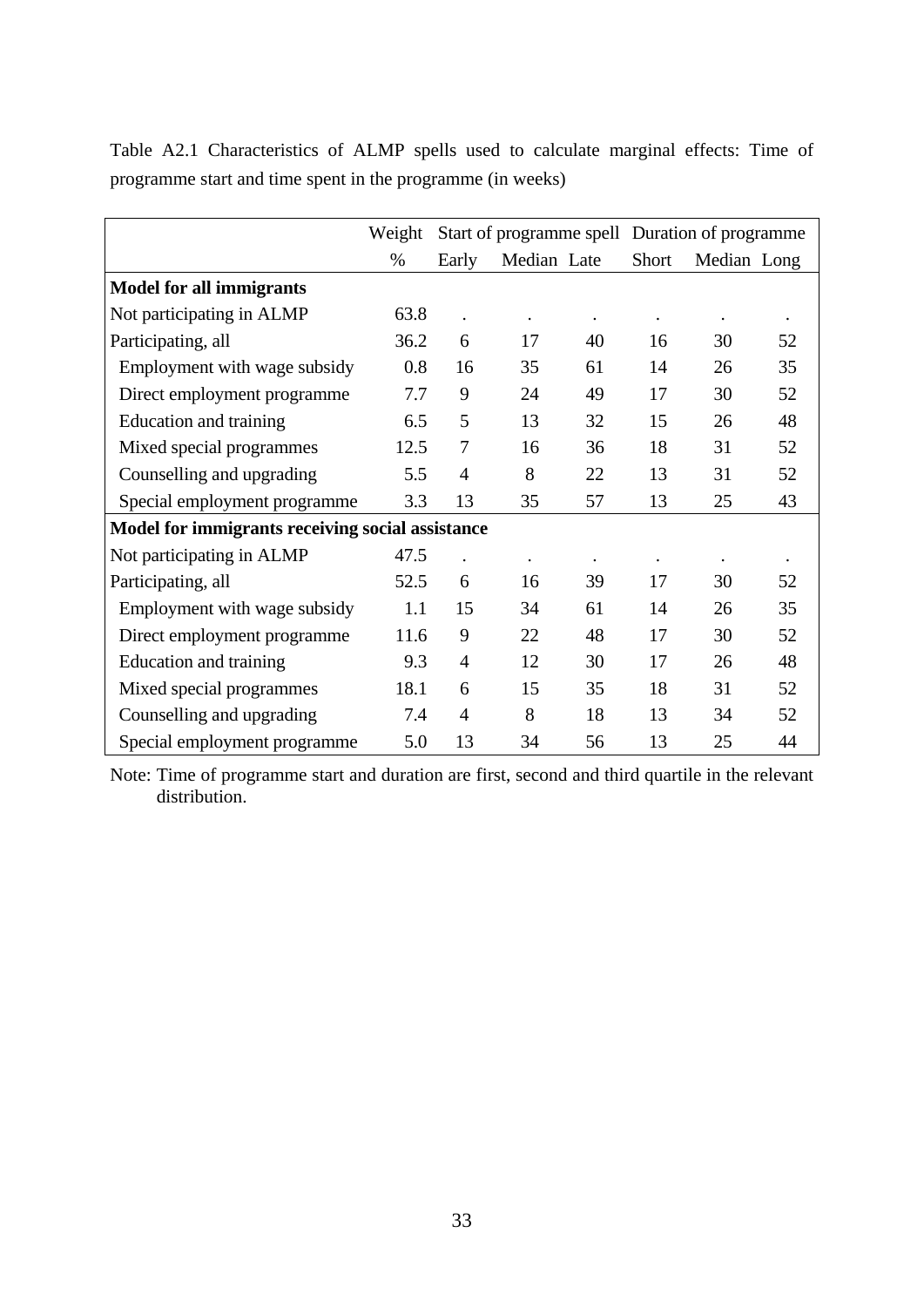Table A2.2 Characteristics of Danish language courses (by tracks) used to calculate marginal effects: Time of programme start and time spent in the programme (in weeks), and speed of progression (number of weeks per level of the course)

|                                                  | Not participating  |         | Track of Danish language course |         |
|--------------------------------------------------|--------------------|---------|---------------------------------|---------|
|                                                  | in language course | Track 1 | Track 2                         | Track 3 |
| Model for all immigrants                         |                    |         |                                 |         |
| Weight (%)                                       | 31.2               | 14.6    | 25.6                            | 28.5    |
| Starting time of language course (in weeks)      |                    |         |                                 |         |
| Early                                            |                    | 6       | 5                               | 5       |
| Median                                           |                    | 11      | 9                               | 8       |
| Late                                             |                    | 19      | 14                              | 13      |
| Duration of language course (in weeks)           |                    |         |                                 |         |
| Short                                            |                    | 32      | 30                              | 26      |
| Median                                           |                    | 59      | 57                              | 51      |
| Long                                             |                    | 93      | 90                              | 83      |
| Progression (weeks per level of the course)      |                    |         |                                 |         |
| Fast                                             |                    | 11      | 21                              | 11      |
| Median                                           |                    | 21      | 29                              | 17      |
| Slow                                             |                    | 35      | 43                              | 26      |
| Model for immigrants receiving social assistance |                    |         |                                 |         |
| Weight (%)                                       | 23.7               | 18.9    | 30.5                            | 26.9    |
| Starting time of language course (in weeks)      |                    |         |                                 |         |
| Early                                            |                    | 6       | 5                               | 5       |
| Median                                           |                    | 10      | 8                               | 8       |
| Late                                             |                    | 18      | 13                              | 12      |
| Duration of language course (in weeks)           |                    |         |                                 |         |
| Short                                            |                    | 35      | 36                              | 35      |
| Median                                           |                    | 62      | 63                              | 60      |
| Long                                             |                    | 96      | 96                              | 92      |
| Progression (weeks per level of the course)      |                    |         |                                 |         |
| Fast                                             |                    | 12      | 22                              | 13      |
| Median                                           |                    | 22      | 31                              | 20      |
| Slow                                             |                    | 37      | 45                              | 31      |

Note: Starting times, durations and progression are first, second and third quartile, respectively, in the relevant distribution.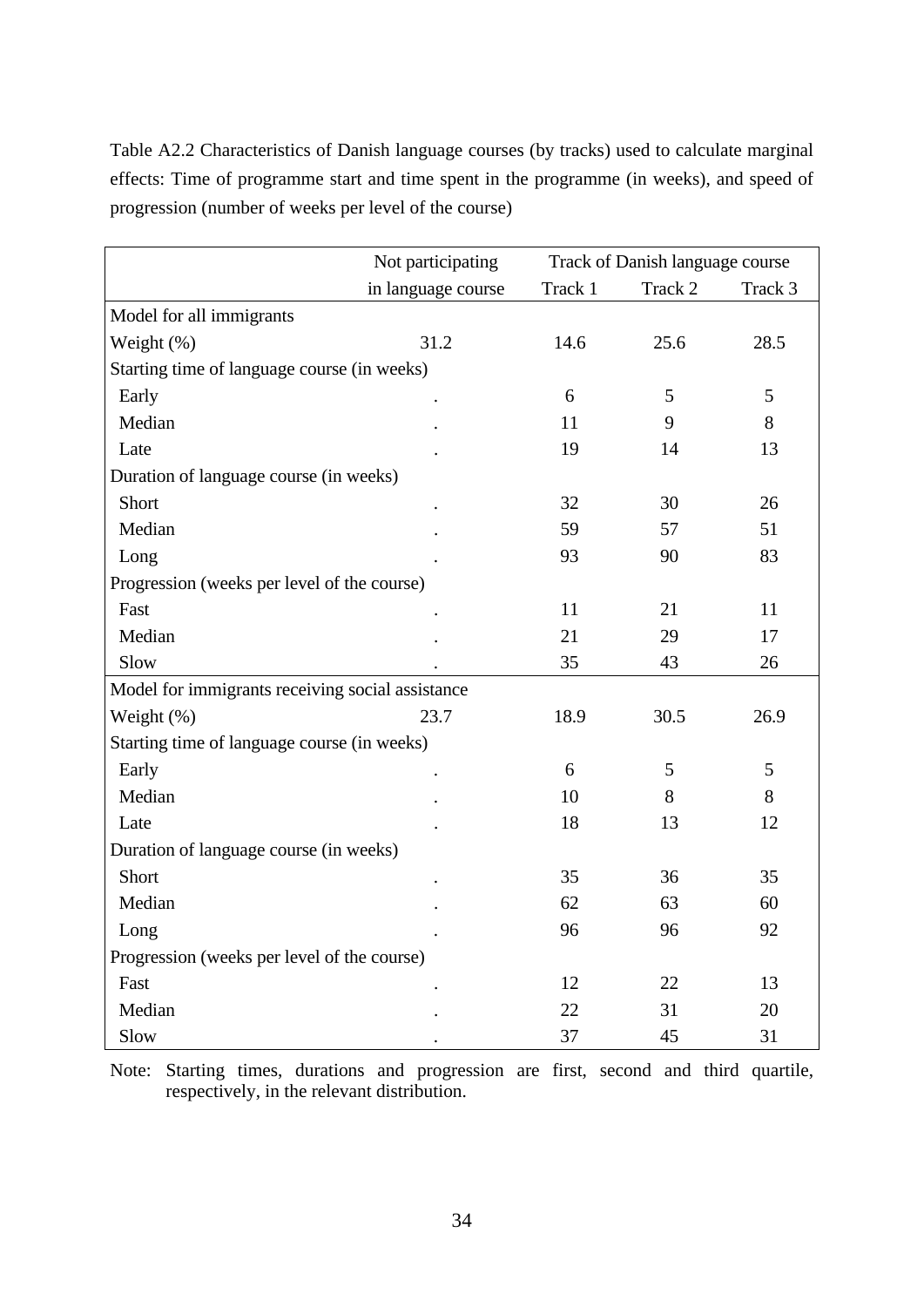|                                                      | Sample of immigrants         |                               |                               |                             |                                |                              |  |  |  |  |  |  |  |  |
|------------------------------------------------------|------------------------------|-------------------------------|-------------------------------|-----------------------------|--------------------------------|------------------------------|--|--|--|--|--|--|--|--|
|                                                      |                              | All                           |                               |                             | Receiving social assistance    |                              |  |  |  |  |  |  |  |  |
|                                                      | Model 1                      | Model 2                       | Model 3                       | Model 1                     | Model 2                        | Model 3                      |  |  |  |  |  |  |  |  |
|                                                      | <b>SE</b><br>Coeff.          | <b>SE</b><br>Coeff.           | <b>SE</b><br>Coeff.           | <b>SE</b><br>Coeff.         | <b>SE</b><br>Coeff.            | Coeff.<br><b>SE</b>          |  |  |  |  |  |  |  |  |
| Male without children                                | 1.167<br>$\star$<br>0.049    | $\star$<br>1.158<br>0.050     | 1.143<br>$\star$<br>0.049     | $\star$<br>1.047<br>0.087   | 1.084<br>$\pmb{\ast}$<br>0.091 | $\star$<br>1.063<br>0.090    |  |  |  |  |  |  |  |  |
| Female * (0-2 year old children)                     | $-1.153$<br>$\ast$<br>0.102  | $-1.131$<br>$\star$<br>0.102  | $-1.102$<br>$\star$<br>0.101  | $-1.003$<br>0.182           | $\star$<br>$-1.041$<br>0.188   | $\star$<br>$-0.997$<br>0.187 |  |  |  |  |  |  |  |  |
| Female * (3-6 year old children)                     | $-0.856$<br>0.128            | $-0.844$<br>$\ast$<br>0.128   | $-0.837$<br>$^\star$<br>0.126 | $-0.619$<br>0.211           | $-0.629$<br>0.219<br>$\ast$    | $-0.616$<br>0.218            |  |  |  |  |  |  |  |  |
| Female * (Number of children)                        | 0.152<br>0.037               | 0.155<br>$\star$<br>0.037     | 0.147<br>0.036                | 0.025<br>0.068              | 0.025<br>0.071                 | 0.021<br>0.070               |  |  |  |  |  |  |  |  |
| Male * (0-2 year old children)                       | $-0.262$<br>0.096            | $\ast$<br>$-0.265$<br>0.096   | $-0.269$<br>0.096             | $-0.246$<br>0.133           | $-0.230$<br>0.138              | $-0.236$<br>0.137            |  |  |  |  |  |  |  |  |
| Male * (3-6 year old children)                       | $-0.335$<br>0.117            | $-0.330$<br>0.117             | $-0.326$<br>0.117             | 0.022<br>0.157              | 0.001<br>0.163                 | 0.006<br>0.161               |  |  |  |  |  |  |  |  |
| Male * (Number of children)                          | 0.056<br>0.036               | 0.054<br>0.036                | 0.055<br>0.036                | $-0.080$<br>0.057           | $-0.081$<br>0.059              | $-0.080$<br>0.058            |  |  |  |  |  |  |  |  |
| 16-24 years of age                                   | 0.428<br>0.060               | 0.421<br>$\star$<br>0.061     | $\ast$<br>0.414<br>0.060      | 0.921<br>0.100              | 0.919<br>$\ast$<br>0.105       | 0.905<br>0.104               |  |  |  |  |  |  |  |  |
| 25-34 years of age                                   | 0.311<br>0.055<br>$\ast$     | 0.310<br>0.055<br>$\ast$      | 0.306<br>0.055                | 0.532<br>0.087<br>$\star$   | 0.547<br>0.091<br>$\ast$       | 0.540<br>0.090<br>$\ast$     |  |  |  |  |  |  |  |  |
| 45-64 years of age                                   | $-0.941$<br>0.102            | $-0.926$<br>0.102             | $-0.924$<br>0.101             | $-1.024$<br>0.178           | $-1.068$<br>0.183              | $-1.041$<br>0.182            |  |  |  |  |  |  |  |  |
| Married to a non-immigrant                           | 0.165<br>0.075               | 0.166<br>0.076                | 0.154<br>$\ast$<br>0.075      | 0.639<br>0.134              | 0.621<br>0.138                 | 0.615<br>$\ast$<br>0.137     |  |  |  |  |  |  |  |  |
| Married to an immigrant                              | $-0.498$<br>$\star$<br>0.071 | $-0.502$<br>$\star$<br>0.071  | $-0.490$<br>0.071<br>$\ast$   | $-0.286$<br>$\ast$<br>0.109 | $-0.319$<br>$\ast$<br>0.113    | $-0.300$<br>$\ast$<br>0.112  |  |  |  |  |  |  |  |  |
| Married to a 2 <sup>nd</sup> generation<br>immigrant | $-0.319$<br>0.098            | $-0.324$<br>$^\star$<br>0.098 | $-0.316$<br>0.098             | $-0.135$<br>0.181           | $-0.145$<br>0.190              | $-0.116$<br>0.187            |  |  |  |  |  |  |  |  |
| From former Yugoslavia                               | 1.468<br>0.096               | 1.482<br>0.097                | 1.461<br>*<br>0.096           | 0.801<br>0.115              | 0.820<br>0.121                 | 0.803<br>0.120               |  |  |  |  |  |  |  |  |
| From Afghanistan                                     | 0.100<br>0.278<br>$\star$    | 0.259<br>$\star$<br>0.100     | 0.271<br>$\star$<br>0.100     | 0.059<br>0.106              | 0.041<br>0.113                 | 0.041<br>0.112               |  |  |  |  |  |  |  |  |
| From Turkey                                          | 0.107<br>0.923               | 0.925<br>0.108                | 0.934<br>0.107                | 0.815<br>0.148              | 0.826<br>0.153                 | 0.837<br>0.152               |  |  |  |  |  |  |  |  |
| From Somalia                                         | $-0.971$<br>0.172            | $-0.952$<br>0.172             | $-0.935$<br>0.172             | $-0.846$<br>0.183           | $-0.895$<br>0.190              | $-0.866$<br>0.189            |  |  |  |  |  |  |  |  |
| From Iran                                            | $-0.073$<br>0.154            | $-0.058$<br>0.155             | $-0.048$<br>0.154             | 0.231<br>0.193              | 0.248<br>0.202                 | 0.253<br>0.200               |  |  |  |  |  |  |  |  |
| From other Asian countries                           | 0.095<br>0.763               | 0.772<br>0.096                | 0.763<br>0.095                | 0.498<br>0.116              | 0.514<br>$\ast$<br>0.122       | 0.510<br>0.121               |  |  |  |  |  |  |  |  |
| From other African countries                         | 0.891<br>0.103               | 0.901<br>0.104                | 0.909<br>0.103                | 0.704<br>0.133              | 0.713<br>0.139                 | 0.713<br>0.138               |  |  |  |  |  |  |  |  |
| From other countries                                 | 0.814<br>0.100<br>$\ast$     | 0.830<br>0.100                | 0.822<br>0.100                | 0.620<br>0.131              | 0.681<br>0.137                 | 0.657<br>0.136               |  |  |  |  |  |  |  |  |
| Got residence permit in 2000                         | 0.053<br>0.043               | 0.040<br>0.043                | 0.046<br>0.042                | 0.014<br>0.065              | 0.011<br>0.069                 | 0.015<br>0.068               |  |  |  |  |  |  |  |  |
| Got residence permit in 2002                         | 0.057<br>$-0.241$            | $-0.244$<br>0.057             | $-0.242$<br>0.056             | $-0.328$<br>0.111           | $-0.336$<br>0.114              | $-0.332$<br>0.113            |  |  |  |  |  |  |  |  |

## Table A3.1 Estimated parameters for controls in the hazard rate to employment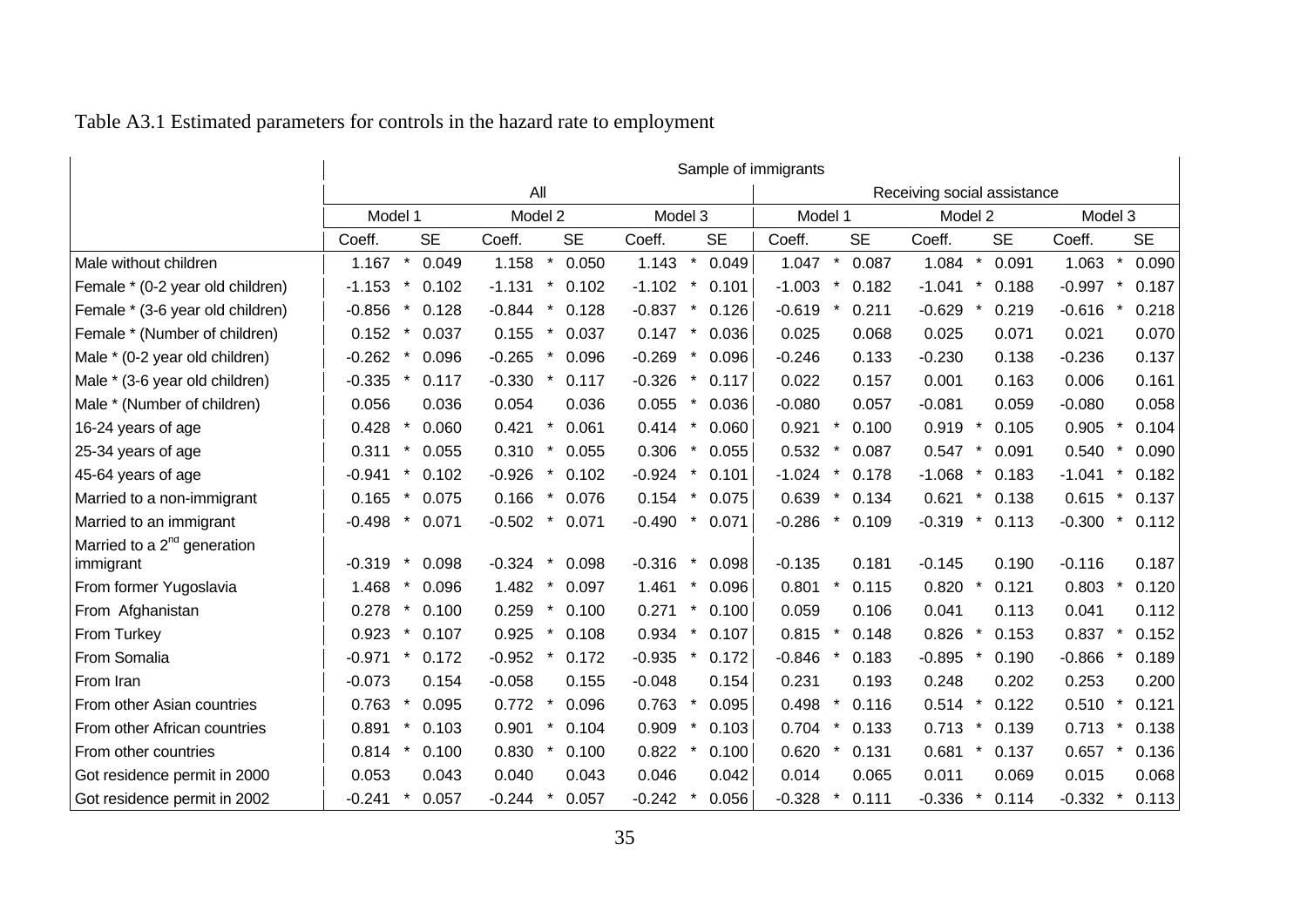|                                                                    |          | Sample of immigrants |           |          |         |           |          |        |           |          |        |           |                             |   |           |          |           |  |  |  |
|--------------------------------------------------------------------|----------|----------------------|-----------|----------|---------|-----------|----------|--------|-----------|----------|--------|-----------|-----------------------------|---|-----------|----------|-----------|--|--|--|
|                                                                    |          | All                  |           |          |         |           |          |        |           |          |        |           | Receiving social assistance |   |           |          |           |  |  |  |
|                                                                    |          | Model 1              |           |          | Model 2 |           | Model 3  |        |           | Model 1  |        |           | Model 2                     |   | Model 3   |          |           |  |  |  |
|                                                                    | Coeff.   |                      | <b>SE</b> | Coeff.   |         | <b>SE</b> | Coeff.   |        | <b>SE</b> | Coeff.   |        | <b>SE</b> | Coeff.                      |   | <b>SE</b> | Coeff.   | <b>SE</b> |  |  |  |
| Refugee                                                            | $-1.445$ | *                    | 0.090     | $-1.515$ | $\star$ | 0.090     | $-1.481$ |        | 0.089     | $-0.403$ | $\ast$ | 0.127     | $-0.424$                    | * | 0.133     | $-0.413$ | 0.131     |  |  |  |
| Convention refugee                                                 | $-1.974$ |                      | 0.188     | $-2.021$ |         | 0.188     | $-1.978$ |        | 0.188     | $-1.389$ |        | 0.238     | $-1.448$                    |   | 0.250     | $-1.433$ | 0.248     |  |  |  |
| Family reunified to a refugee                                      | -1.382   |                      | 0.091     | $-1.402$ |         | 0.091     | $-1.366$ |        | 0.091     | $-0.936$ |        | 0.135     | $-0.949$                    |   | 0.140     | $-0.930$ | 0.139     |  |  |  |
| Share of jobs in municipality<br>requiring high qualifications     | $-0.041$ |                      | 0.035     | $-0.043$ |         | 0.035     | $-0.041$ |        | 0.035     | $-0.096$ |        | 0.055     | $-0.039$                    |   | 0.059     | $-0.048$ | 0.058     |  |  |  |
| Share of immigrants from non-<br>Western countries in municipality | 0.435    |                      | 0.052     | 0.456    | $\star$ | 0.053     | 0.459    |        | 0.053     | 0.425    | $\ast$ | 0.095     | 0.296                       |   | 0.105     | 0.324    | 0.105     |  |  |  |
| Unemployment rate in municipality                                  | $-1.097$ |                      | 0.141     | -1.073   |         | 0.142     | $-1.063$ | $\ast$ | 0.142     | $-0.821$ |        | 0.202     | $-0.787$                    |   | 0.216     | $-0.797$ | 0.213     |  |  |  |
| Lives in socially deprived housing                                 | $-0.321$ |                      | 0.087     | $-0.337$ |         | 0.087     | $-0.329$ |        | 0.086     | $-0.479$ |        | 0.135     | -0.470                      |   | 0.141     | $-0.471$ | 0.140     |  |  |  |
| 1-4 yearly visits to doctors                                       | 0.110    |                      | 0.041     | 0.108    |         | 0.042     | 0.110    |        | 0.041     | $-0.021$ |        | 0.065     | $-0.009$                    |   | 0.067     | $-0.010$ | 0.067     |  |  |  |
| 5-9 yearly visits to doctors                                       | $-0.092$ |                      | 0.057     | $-0.104$ |         | 0.058     | $-0.102$ |        | 0.057     | $-0.388$ |        | 0.093     | $-0.391$                    |   | 0.097     | $-0.387$ | 0.096     |  |  |  |
| More than 9 yearly visits to doctors                               | $-0.379$ |                      | 0.088     | $-0.375$ |         | 0.088     | $-0.369$ |        | 0.087     | $-0.531$ |        | 0.130     | $-0.534$                    |   | 0.136     | $-0.515$ | 0.135     |  |  |  |

Note. Coefficients in parentheses are not significant at the 5% level.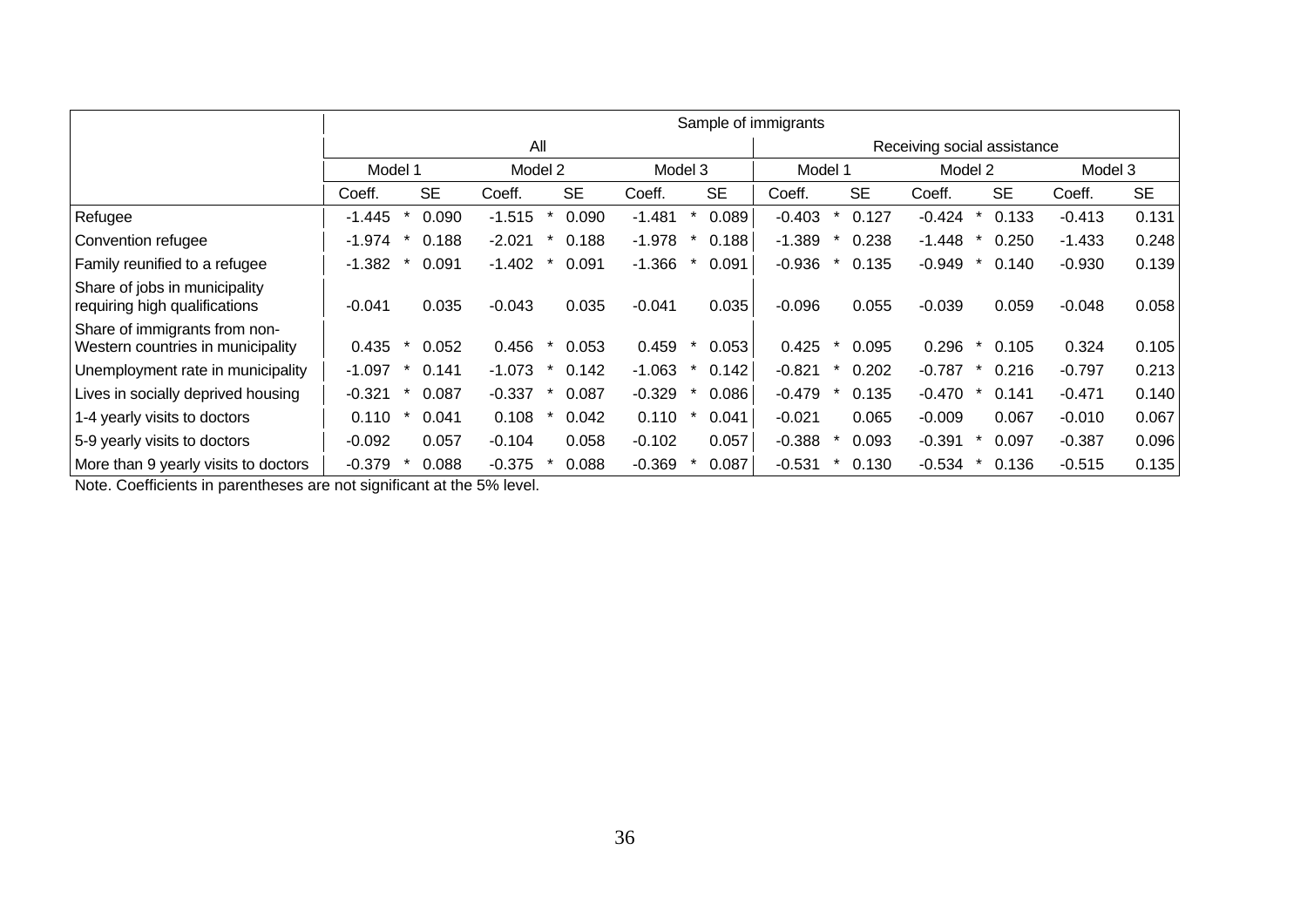Figure 1. Language courses: Tracks, levels and sublevels, and the variable for initial proficiency in the Danish language (*initial*)